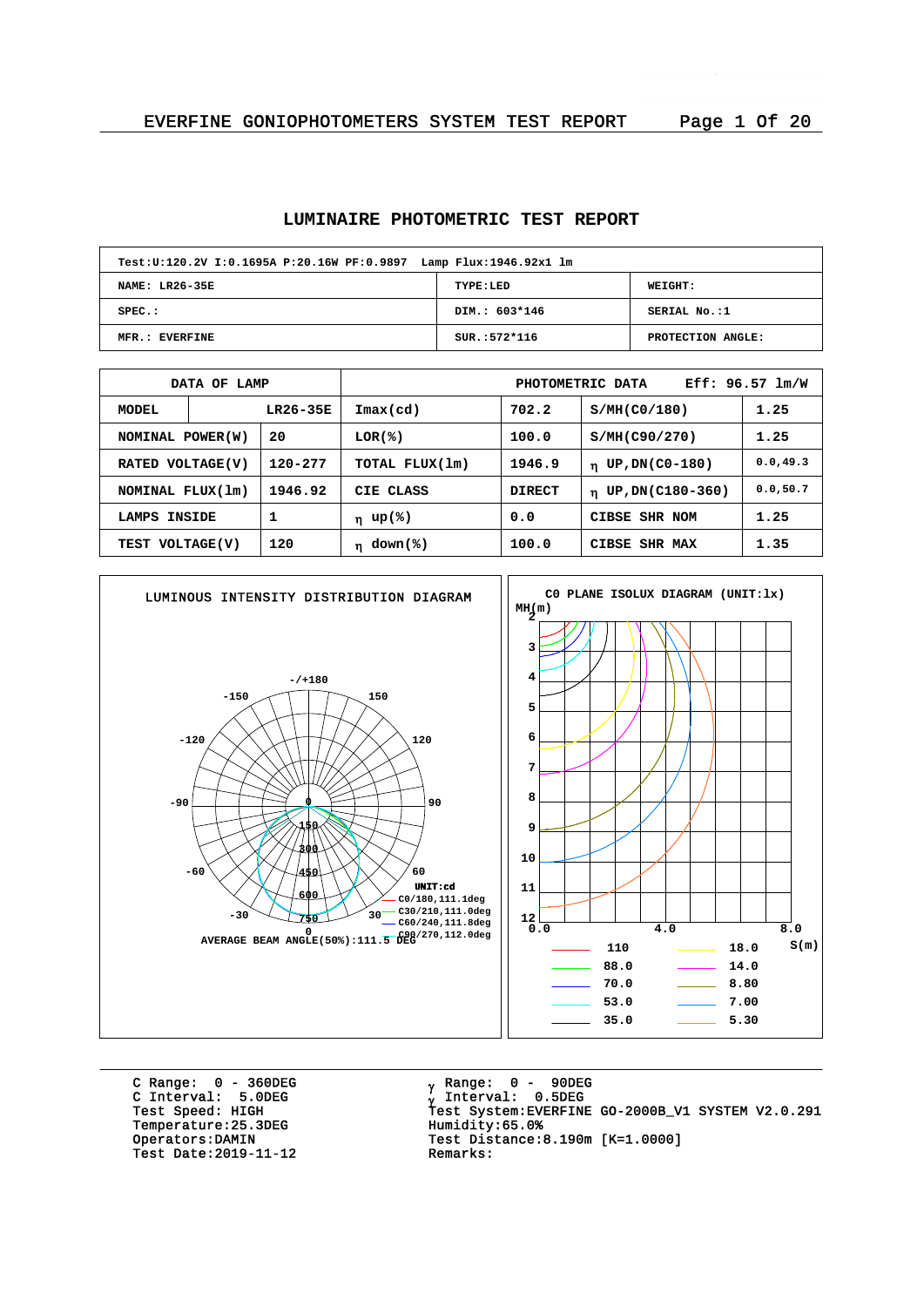# **ZONAL FLUX DIAGRAM AND LUMINANCE LIMITATION CURVES**

#### ZONAL FLUX DIAGRAM:

| $\mathbf{v}$ | C <sub>0</sub> | C45   | C90   | C135  | C180                  | C225   | C <sub>270</sub> | C315   | $\mathbf{v}$ | <b>O</b> zone | o total  | tlum, lamp |
|--------------|----------------|-------|-------|-------|-----------------------|--------|------------------|--------|--------------|---------------|----------|------------|
| 5            | 697.2          | 694.7 | 694.5 | 695.6 | 699.0                 | 696.0  | 695.1            | 694.8  | $0 - 5$      | 16.69         | 16.69    | 0.86, 0.86 |
| 10           | 686.6          | 684.0 | 687.6 | 686.6 | 689.9                 | 686.9  | 688.8            | 685.2  | $5 - 10$     | 49.43         | 66.12    | 3.4, 3.4   |
| 15           | 669.7          | 668.8 | 669.1 | 672.5 | 673.3                 | 673.3  | 670.2            | 669.6  | $10 - 15$    | 80.47         | 146.6    | 7.53, 7.53 |
| 20           | 645.9          | 644.9 | 650.5 | 648.5 | 652.1                 | 649.3  | 651.5            | 645.4  | $15 - 20$    | 108.6         | 255.2    | 13.1, 13.1 |
| 25           | 618.2          | 617.8 | 619.8 | 620.7 | 623.9                 | 623.0  | 621.3            | 618.3  | $20 - 25$    | 133.0         | 388.2    | 19.9,19.9  |
| 30           | 584.7          | 584.4 | 589.0 | 587.2 | 590.3                 | 589.5  | 591.0            | 584.9  | $25 - 30$    | 152.7         | 540.8    | 27.8, 27.8 |
| 35           | 546.7          | 546.3 | 549.3 | 546.5 | 551.4                 | 550.9  | 550.9            | 545.7  | $30 - 35$    | 167.2         | 708.0    | 36.4,36.4  |
| 40           | 504.7          | 505.5 | 509.6 | 502.9 | 508.5                 | 510.1  | 510.8            | 505.5  | $35 - 40$    | 175.9         | 884.0    | 45.4,45.4  |
| 45           | 458.9          | 459.0 | 461.8 | 453.2 | 460.9                 | 461.6  | 463.2            | 458.4  | $40 - 45$    | 178.9         | 1063     | 54.6,54.6  |
| 50           | 410.0          | 412.4 | 413.9 | 399.6 | 410.7                 | 412.8  | 415.5            | 411.1  | $45 - 50$    | 175.6         | 1238     | 63.6, 63.6 |
| 55           | 357.2          | 358.8 | 360.7 | 337.8 | 356.7                 | 359.1  | 361.8            | 357.6  | $50 - 55$    | 166.3         | 1405     | 72.2, 72.2 |
| 60           | 301.2          | 303.7 | 307.5 | 276.8 | 298.8                 | 305.0  | 308.0            | 303.9  | $55 - 60$    | 150.9         | 1556     | 79.9,79.9  |
| 65           | 241.0          | 235.0 | 250.9 | 217.0 | 237.8                 | 246.8  | 251.0            | 246.2  | $60 - 65$    | 129.5         | 1685     | 86.6,86.6  |
| 70           | 181.3          | 166.3 | 194.2 | 158.9 | 176.2                 | 187.2  | 194.0            | 187.9  | 65-70        | 103.6         | 1789     | 91.9, 91.9 |
| 75           | 117.3          | 104.5 | 140.7 | 103.6 | 104.7                 | 127.3  | 140.3            | 129.1  | $70 - 75$    | 76.20         | 1865     | 95.8,95.8  |
| 80           | 57.69          | 60.16 | 87.23 | 57.14 | 29.39                 | 66.90  | 86.63            | 69.56  | $75 - 80$    | 49.37         | 1914     | 98.3, 98.3 |
| 85           | 13.62          | 26.36 | 44.23 | 22.89 | 6.406                 | 22.86  | 43.43            | 24.90  | $80 - 85$    | 25.13         | 1939     | 99.6,99.6  |
| 90           | 0.3743         | 2.011 | 1.240 | 1.601 | 0.2324                | 0.3022 | 0.2255           | 0.4419 | $85 - 90$    | 7.473         | 1947     | 100,100    |
| 95           |                |       |       |       |                       |        |                  |        | $90 - 95$    |               |          |            |
| 100          |                |       |       |       |                       |        |                  |        | $95 - 100$   |               |          |            |
| 105          |                |       |       |       |                       |        |                  |        | 100-105      |               |          |            |
| 110          |                |       |       |       |                       |        |                  |        | 105-110      |               |          |            |
| 115          |                |       |       |       |                       |        |                  |        | 110-115      |               |          |            |
| 120          |                |       |       |       |                       |        |                  |        | 115-120      |               |          |            |
| 125          |                |       |       |       |                       |        |                  |        | $120 - 125$  |               |          |            |
| 130          |                |       |       |       |                       |        |                  |        | 125-130      |               |          |            |
| 135          |                |       |       |       |                       |        |                  |        | 130-135      |               |          |            |
| 140          |                |       |       |       |                       |        |                  |        | 135-140      |               |          |            |
| 145          |                |       |       |       |                       |        |                  |        | $140 - 145$  |               |          |            |
| 150          |                |       |       |       |                       |        |                  |        | 145-150      |               |          |            |
| 155          |                |       |       |       |                       |        |                  |        | 150-155      |               |          |            |
| 160          |                |       |       |       |                       |        |                  |        | 155-160      |               |          |            |
| 165          |                |       |       |       |                       |        |                  |        | $160 - 165$  |               |          |            |
| 170          |                |       |       |       |                       |        |                  |        | 165-170      |               |          |            |
| 175          |                |       |       |       |                       |        |                  |        | 170-175      |               |          |            |
| 180          |                |       |       |       |                       |        |                  |        | 175-180      |               |          |            |
| <b>DEG</b>   |                |       |       |       | LUMINOUS INTENSITY:cd |        |                  |        |              |               | UNIT: 1m |            |



| LUMINANCE cd/(m2) |        |         |  |  |  |  |  |  |  |
|-------------------|--------|---------|--|--|--|--|--|--|--|
| G(DEG)            | CO/180 | C90/270 |  |  |  |  |  |  |  |
| 85                | 2367   | 7690    |  |  |  |  |  |  |  |
| 80                | 5034   | 7611    |  |  |  |  |  |  |  |
| 75                | 6868   | 8237    |  |  |  |  |  |  |  |
| 70                | 8033   | 8602    |  |  |  |  |  |  |  |
| 65                | 8641   | 8993    |  |  |  |  |  |  |  |
| 60                | 9126   | 9319    |  |  |  |  |  |  |  |
| 55                | 9436   | 9529    |  |  |  |  |  |  |  |
| 50                | 9664   | 9757    |  |  |  |  |  |  |  |
| 45                | 9832   | 9894    |  |  |  |  |  |  |  |

C Range: 0 - 360DEG C Interval: 5.0DEG Temperature: 25.3DEG<br>Operators: DAMIN Test Date:  $2019-11-12$ 

<sub>v</sub> Range: 0 – 90DEG y Range: 0 – 90DE<br><sub>V</sub> Interval: 0.5DEG C INCENSITY STREET<br>Test Speed: HIGH Test System:EVERFINE GO-2000B\_V1 SYSTEM V2.0.291<br>Temperature:25.3DEG Humidity:65.0% Test Distance: 8.190m  $[K=1.0000]$ <br>Remarks: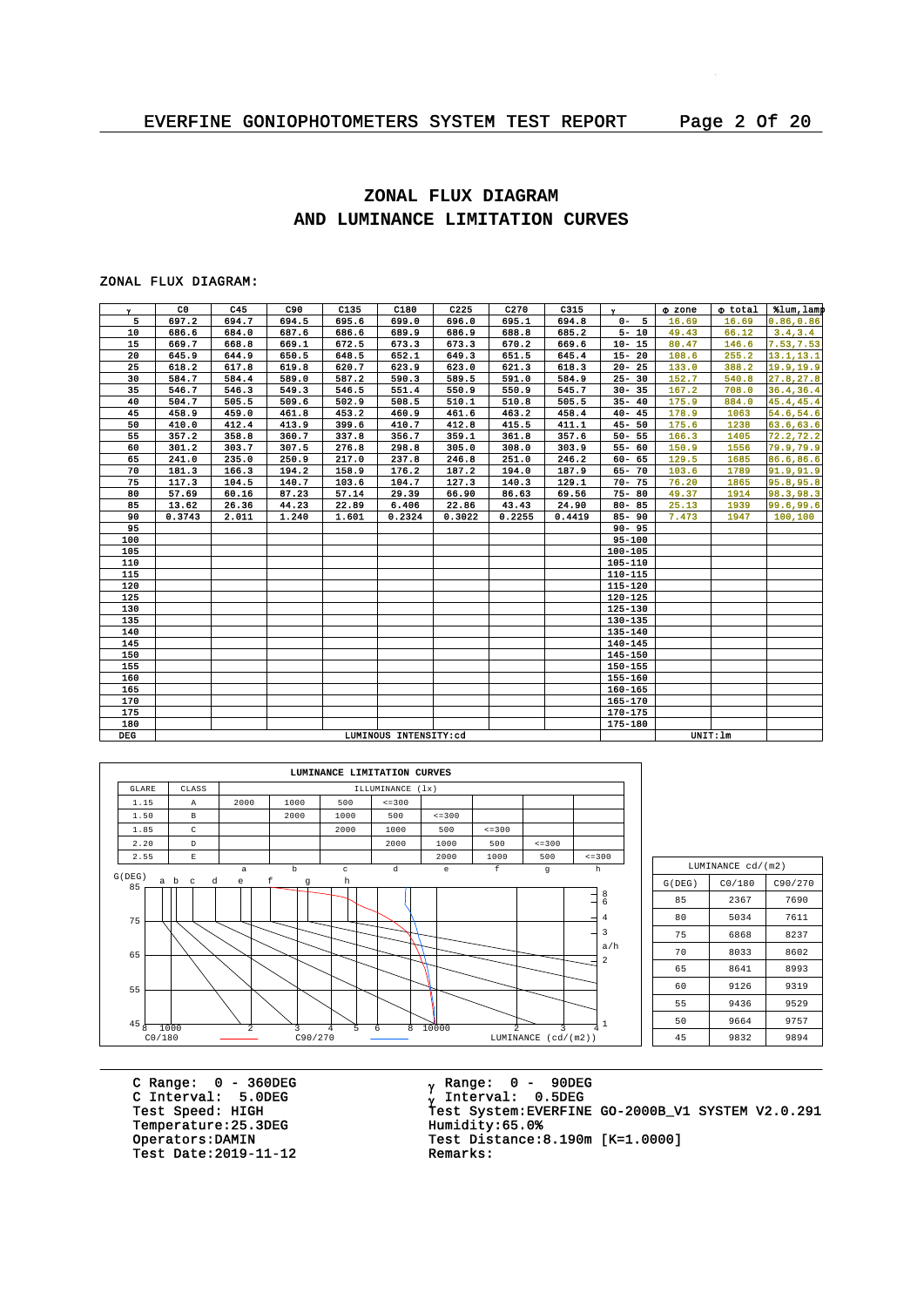#### **NAME: LR26-35E SPEC.: MFR.: EVERFINE TYPE:LED DIM.: 603\*146 SUR.:572\*116 WEIGHT: SERIAL No.:1 PROTECTION ANGLE: Test:U:120.2V I:0.1695A P:20.16W PF:0.9897 Lamp Flux:1946.92x1 lm** pcc w r pfc RCR RCR:Room Cavity Ratio Coefficients of Utilization(CU) 80% 50% 30% 10% 20% 70% 50% 30% 10% 20% 50% 50% 30% 10% 20% 30% 50% 30% 10% 20% 10% 50% 30% 10% 20% 0 0 0 0.0 1.0 2.0 3.0 4.0 5.0 6.0 7.0 8.0 9.0 10.0 1.19 1.19 1.19 1.04 .91 .80 .71 .63 .57 .52 .47 .43 .40 .00 .84 .72 .62 .54 .48 .43 .39 .35 .32 .96 .78 .65 .55 .48 .42 .37 .33 .29 .27 1.16 1.02 .89 .78 .69 .62 .56 .51 .46 .43 .39 1.16 .98 .83 .71 .61 .54 .48 .42 .38 .35 .32 1.16 .95 .77 .65 .55 .47 .41 .37 .33 .29 .27 1.11 1.11 1.11 .98 .85 .75 .67 .60 .54 .49 .45 .41 .38 .94 .80 .69 .60 .53 .47 .42 .38 .34 .31 .92 .76 .64 .54 .47 .41 .36 .32 .29 .27 1.06 .94 .82 .73 .65 .58 .52 .48 .44 .40 .37 1.06 .91 .78 .67 .58 .51 .46 .41 .37 .34 .31 1.06 .89 .74 .62 .53 .46 .41 .36 .32 .29 .26 1.02 1.02 .90 .79 .70 .62 .56 .51 .46 .43 .39 .37 .88 .76 .65 .57 .50 .45 .40 .37 .33 .31 1.02 .86 .72 .61 .53 .46 .40 .36 .32 .29 .26 .00 .84 .70 .59 .51 .44 .38 .34 .30 .27 .25 AREA(m2)  $2\frac{1}{10}$   $20$   $30$   $40$   $50$   $70$   $100$   $200$   $300$   $500$   $700$   $1k$   $2k$   $3k$   $4k$   $5k$   $7k$ 3 4 5 6 7 8 9 10 20 30 40 50 LAMPS LUMINAIRE BUDGETARY DIAGRAM 5 4 6 H=7  $\overline{4}$ 6 H=7 CONDITIONS FLUX 5000lm FACTOR 0.70 Hdown 0.00m Hwork 0.00m Ework(AVE) 100lx  $\rho$  (%)  $\vert$  cc  $\vert$  w  $\vert$  fc  $70 | 50 | 30$  $50 \mid 30 \mid 20$

#### **CU AND LUMINAIRE BUDGETARY ESTIMATE DIAGRAM**

C Range: 0 - 360DEG C Interval: 5.0DEG Temperature: 25.3DEG<br>Operators:DAMIN Test Date: 2019-11-12

<sub>v</sub> Range: 0 – 90DEG y Range: 0 – 90DE<br><sub>V</sub> Interval: 0.5DEG <sup>g</sup> Test Speed: HIGH Test System:EVERFINE GO-2000B\_V1 SYSTEM V2.0.291 Test Distance:8.190m [K=1.0000]<br>Remarks: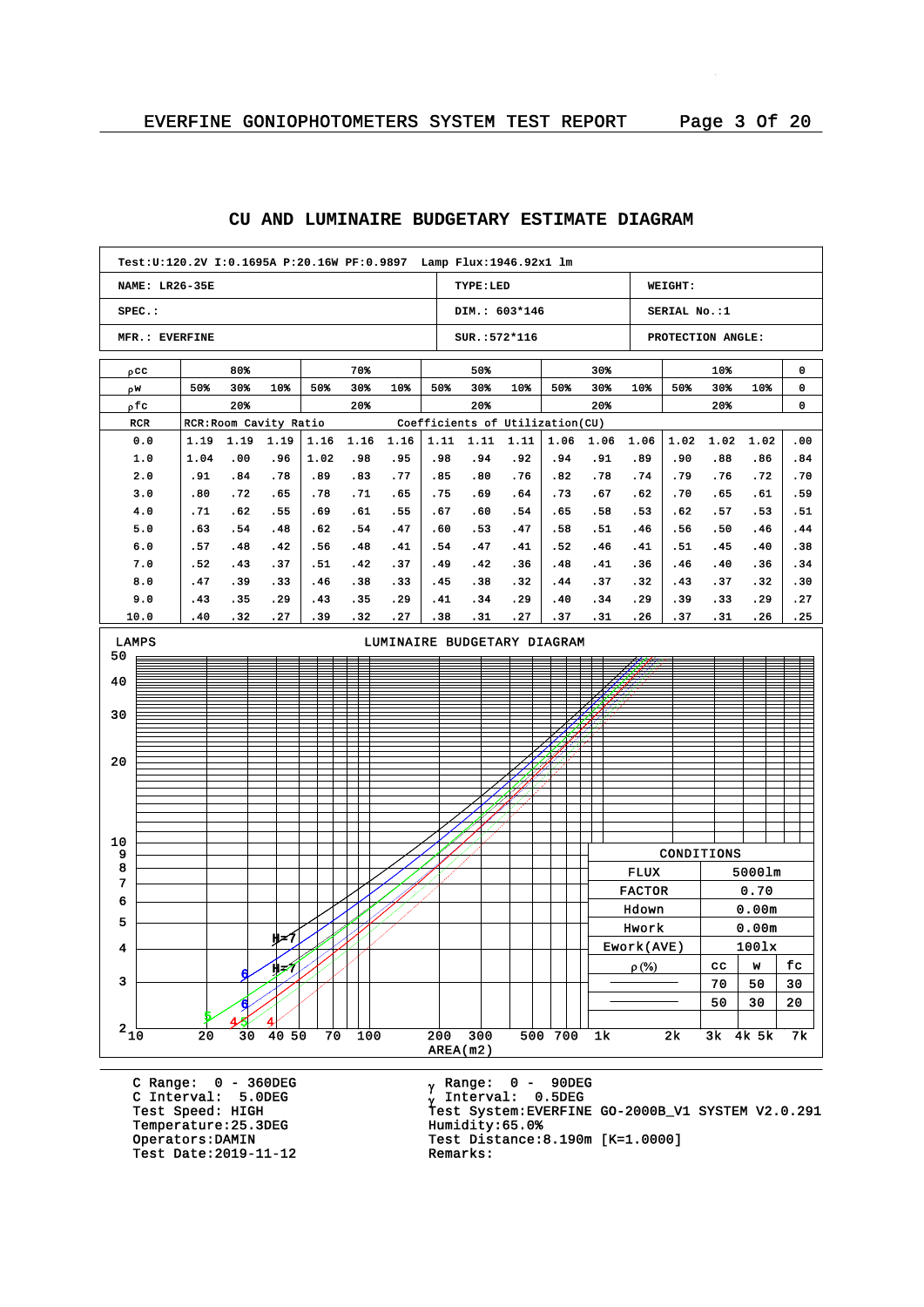# **WEC AND CCEC**

| Test: U:120.2V I:0.1695A P:20.16W PF:0.9897 Lamp Flux: 1946.92x1 lm |                |                   |  |  |  |  |  |  |  |
|---------------------------------------------------------------------|----------------|-------------------|--|--|--|--|--|--|--|
| NAME: LR26-35E                                                      | TYPE:LED       | WEIGHT:           |  |  |  |  |  |  |  |
| $SPEC.$ :                                                           | DIM.: 603*146  | SERIAL No.:1      |  |  |  |  |  |  |  |
| MFR.: EVERFINE                                                      | $SUR.:572*116$ | PROTECTION ANGLE: |  |  |  |  |  |  |  |

| $_{0}$ CC  | 80%                    | 70%                           | 50%                                                                                | 30%                             | 10%               | $\Omega$ |
|------------|------------------------|-------------------------------|------------------------------------------------------------------------------------|---------------------------------|-------------------|----------|
| OW.        | 50%<br>30%⊧<br>10%     | 30%<br>10 <sub>8</sub><br>50% | 50%<br>$30*$<br>10%                                                                | 10%<br>50%<br>30%               | 50%<br>30%<br>10% | 0        |
| ofc        | $20*$                  | 20%                           | $20*$                                                                              | $20*$                           | 20%               | $\Omega$ |
| <b>RCR</b> | RCR: Room Cavity Ratio |                               |                                                                                    | Wall Exitance Coeffcients (WEC) |                   |          |
| 0.0        |                        |                               |                                                                                    |                                 |                   |          |
| 1.0        |                        |                               | 049. 151. 260. 261. 157. 171. 261. 169. 164. 284. 164. 169. 159. 159. 173. 104.    |                                 |                   |          |
| 2.0        |                        |                               | .141. 141. 149. 145. 145. 159. 159. 160. 150. 270. 158. 155. 168. 159. 157. 287.   |                                 |                   |          |
| 3.0        |                        |                               | 40, 129. 123. 411. 132 131 140 136 151 142 140 141 142 142 147 267.                |                                 |                   |          |
| 4.0        |                        |                               | 36, 118, 126. 36, 120, 120, 234. 307, 123, 123, 37, 37, 124, 38,,038, 123,         |                                 |                   |          |
| 5.0        |                        |                               | 320. 108. 109. [33]. 110. 129. [33]. 113. 126. [34]. 115. 124. [34]. 116. 128.     |                                 |                   |          |
| 6.0        |                        |                               | .210, 099, 188, 030, 101, 194, 030, 103, 101, 030, 105, 106, 208, 030, 106, 212,   |                                 |                   |          |
| 7.0        |                        |                               | 227. 191. 176., 271. 291. 182. 182. 195. 198. 198.  298. 199. 194.  288. 198. 198. |                                 |                   |          |
| 8.0        |                        |                               | .182, 185, 165, 251, 080, 170, 251, 188, 176, 265, 269, 182, 261, 269, 190, 185,   |                                 |                   |          |
| 9.0        |                        |                               | .023, 079, 156. 023, 080, 160, 1023, 082, 165. 023. 033. 171. 023. 084. 173.       |                                 |                   |          |
| 10.0       |                        |                               | 021. 074. 147. 021. 075. 075. 021. 076. 076. 021. 022. 078. 022. 078. 053.         |                                 |                   |          |

| occ        |     | 80%   |                                                                                  |     | 70%   |     |     | 50%   |     |     | 30%   |     |     | 10% |                                                                                      | 0        |
|------------|-----|-------|----------------------------------------------------------------------------------|-----|-------|-----|-----|-------|-----|-----|-------|-----|-----|-----|--------------------------------------------------------------------------------------|----------|
| OW.        | 50% | 30%   | 10%                                                                              | 50% | 30%   | 10% | 50% | 30%   | 10% | 50% | 30%   | 10% | 50% | 30% | 10%                                                                                  | 0        |
| ofc        |     | $20*$ |                                                                                  |     | $20*$ |     |     | $20*$ |     |     | $20*$ |     |     | 20% |                                                                                      | $\Omega$ |
| <b>RCR</b> |     |       | RCR: Room Cavity Ratio Ceiling Cavity Exitance Coefficients (CCEC)               |     |       |     |     |       |     |     |       |     |     |     |                                                                                      |          |
| 0.0        |     |       |                                                                                  |     |       |     |     |       |     |     |       |     |     |     | 020, 200, 200, 201, 204, 204, 204, 111, 111, 111, 163, 163, 163, 190, 190, 190, 190, |          |
| 1.0        |     |       |                                                                                  |     |       |     |     |       |     |     |       |     |     |     | .150. 17. 019. 047. 053. 051. 061. 092. 051. 105. 154. 154. 155. 155. 017. 019.      |          |
| 2.0        |     |       | 011. 15. 159. 015. 046. 046. 059. 059. 079. 051. 141. 147. 099. 132. 172.        |     |       |     |     |       |     |     |       |     |     |     |                                                                                      |          |
| 3.0        |     |       |                                                                                  |     |       |     |     |       |     |     |       |     |     |     | .009. 13. 013. 027. 040. 045. 056. 045. 065. 096. 056. 099. 011. 075. 114. 164.      |          |
| 4.0        |     |       | ,007, 102, 107, 201, 203, 053, 053, 061, 092, 051, 059, 054, 059, 101, 156, 156, |     |       |     |     |       |     |     |       |     |     |     |                                                                                      |          |
| 5.0        |     |       |                                                                                  |     |       |     |     |       |     |     |       |     |     |     | .006. 010. 016. 710. 032. 051. 051. 055. 088. 041. 041. 032. 047. 091. 049. 149.     |          |
| 6.0        |     |       | .1016.010.015. 021.029.024.049.024.050.024.054.082.142.082.039.142.              |     |       |     |     |       |     |     |       |     |     |     |                                                                                      |          |
| 7.0        |     |       |                                                                                  |     |       |     |     |       |     |     |       |     |     |     | .004. 009. 115.  112. 207. 047. 041. 046. 080.  249. 165. 166. 167. 175. 175. 115.   |          |
| 8.0        |     |       | .004. 008. 011.014. 025. 018. 018. 042. 077. 025. 050. 011. 050. 029. 050. 029.  |     |       |     |     |       |     |     |       |     |     |     |                                                                                      |          |
| 9.0        |     |       | .003, 008, 014. 009, 023, 0.43. 016, 039, 0.73. 0.73. 054. 025. 064. 025. 023.   |     |       |     |     |       |     |     |       |     |     |     |                                                                                      |          |
| 10.0       |     |       | .003, 007, 013.  108. 220. 104.  104. 037. 070.  200. 102. 101.  222. 060. 117.  |     |       |     |     |       |     |     |       |     |     |     |                                                                                      |          |

C Range: 0 - 360DEG C Interval: 5.0DEG Temperature: 25.3DEG<br>Operators:DAMIN Test Date:  $2019-11-12$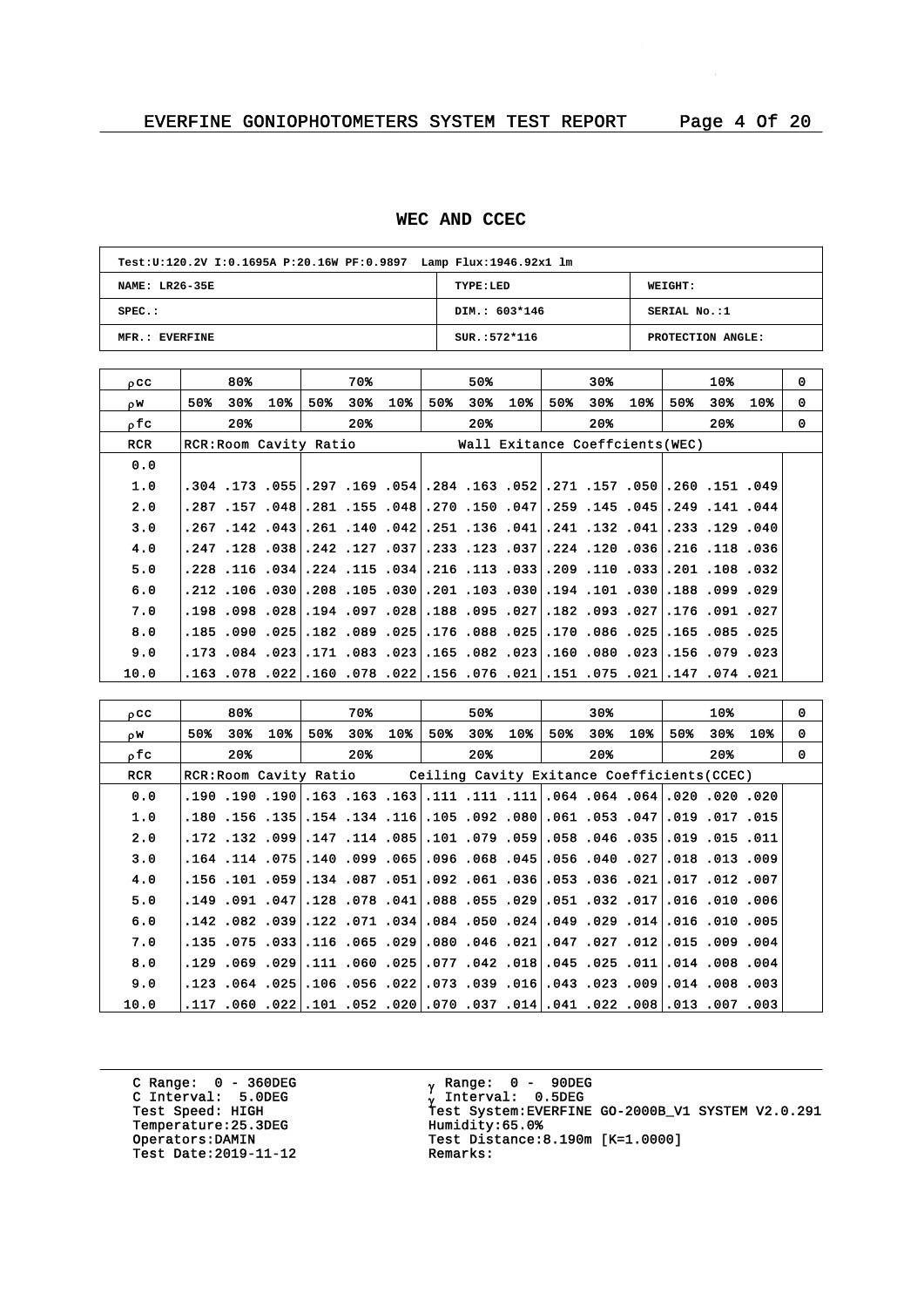| Test:U:120.2V I:0.1695A P:20.16W PF:0.9897 Lamp Flux:1946.92x1 lm |                 |      |      |                  |      |               |                 |      |                 |                   |      |
|-------------------------------------------------------------------|-----------------|------|------|------------------|------|---------------|-----------------|------|-----------------|-------------------|------|
| <b>NAME: LR26-35E</b>                                             |                 |      |      |                  |      | TYPE:LED      |                 |      | WEIGHT:         |                   |      |
| $SPEC.$ :                                                         |                 |      |      |                  |      | DIM.: 603*146 | SERIAL No.:1    |      |                 |                   |      |
| MFR.: EVERFINE                                                    |                 |      |      |                  |      | SUR.: 572*116 |                 |      |                 | PROTECTION ANGLE: |      |
| ceiling/cavity                                                    |                 | 0.7  | 0.7  | 0.5              | 0.5  | 0.3           | 0.7             | 0.7  | 0.5             | 0.5               | 0.3  |
|                                                                   | walls           | 0.5  | 0.3  | 0.5              | 0.3  | 0.3           | 0.5             | 0.3  | 0.5             | 0.3               | 0.3  |
| working plane                                                     |                 | 0.2  | 0.2  | 0.2              | 0.2  | 0.2           | 0.2             | 0.2  | 0.2             | 0.2               | 0.2  |
| Room dimensions                                                   |                 |      |      | Viewed crosswise |      |               |                 |      | Viewed endwise  |                   |      |
| $x = 2Hy =$                                                       | 2H              | 20.5 | 22.0 | 20.8             | 22.2 | 22.5          | 20.8            | 22.3 | 21.1            | 22.5              | 22.7 |
|                                                                   | 3H              | 21.6 | 23.0 | 21.9             | 23.2 | 23.5          | 22.4            | 23.8 | 22.7            | 24.0              | 24.2 |
|                                                                   | 4H              | 21.9 | 23.2 | 22.2             | 23.5 | 23.7          | 23.0            | 24.3 | 23.3            | 24.6              | 24.9 |
|                                                                   | 6H              | 22.0 | 23.3 | 22.4             | 23.6 | 23.8          | 23.5            | 24.8 | 23.8            | 25.0              | 25.3 |
|                                                                   | 8H              | 22.1 | 23.3 | 22.4             | 23.6 | 23.9          | 23.7            | 24.9 | 24.0            | 25.2              | 25.5 |
|                                                                   | 12H             | 22.1 | 23.3 | 22.5             | 23.6 | 23.9          | 23.8            | 25.0 | 24.2            | 25.3              | 25.6 |
|                                                                   |                 |      |      |                  |      |               |                 |      |                 |                   |      |
| 4H                                                                | 2H              | 21.1 | 22.4 | 21.4             | 22.7 | 22.9          | 21.3            | 22.7 | 21.7            | 22.9              | 23.2 |
|                                                                   | 3H              | 22.2 | 23.4 | 22.6             | 23.7 | 24.0          | 23.1            | 24.3 | 23.5            | 24.6              | 24.9 |
|                                                                   | 4H              | 22.6 | 23.7 | 23.0             | 24.0 | 24.3          | 23.9            | 25.0 | 24.3            | 25.3              | 25.6 |
|                                                                   | 6H              | 22.9 | 23.8 | 23.3             | 24.2 | 24.6          | 24.5            | 25.5 | 24.9            | 25.8              | 26.2 |
|                                                                   | 8H              | 23.0 | 23.9 | 23.4             | 24.2 | 24.6          | 24.8            | 25.7 | 25.2            | 26.0              | 26.4 |
|                                                                   | 12 <sub>H</sub> | 23.1 | 23.9 | 23.5             | 24.2 | 24.6          | 25.0            | 25.8 | 25.4            | 26.2              | 26.6 |
|                                                                   |                 |      |      |                  |      |               |                 |      |                 |                   |      |
| 8H                                                                | 4H              | 22.9 | 23.7 | 23.3             | 24.1 | 24.5          | 24.0            | 24.9 | 24.4            | 25.3              | 25.6 |
|                                                                   | 6H              | 23.2 | 24.0 | 23.7             | 24.4 | 24.8          | 24.8            | 25.5 | 25.3            | 25.9              | 26.4 |
|                                                                   | 8H              | 23.4 | 24.0 | 23.9             | 24.5 | 24.9          | 25.2            | 25.8 | 25.6            | 26.2              | 26.7 |
|                                                                   | 12 <sub>H</sub> | 23.5 | 24.1 | 24.0             | 24.5 | 25.0          | 25.5            | 26.0 | 26.0            | 26.5              | 27.0 |
|                                                                   |                 |      |      |                  |      |               |                 |      |                 |                   |      |
| 12H                                                               | 4H              | 22.9 | 23.7 | 23.3             | 24.1 | 24.5          | 24.0            | 24.8 | 24.4            | 25.2              | 25.6 |
|                                                                   | 6H              | 23.3 | 24.0 | 23.8             | 24.4 | 24.8          | 24.8            | 25.5 | 25.3            | 25.9              | 26.3 |
|                                                                   | 8 <sub>H</sub>  | 23.5 | 24.0 | 24.0             | 24.5 | 25.0          | 25.2            | 25.8 | 25.7            | 26.2              | 26.7 |
| Variations with the observer position at spacings:                |                 |      |      |                  |      |               |                 |      |                 |                   |      |
| $S = 1.0H$                                                        |                 |      |      | $+ 0.2 / - 0.2$  |      |               |                 |      | $+ 0.2 / - 0.2$ |                   |      |
| 1.5H                                                              |                 |      |      | $+ 0.3 / - 0.5$  |      |               |                 |      | $+ 0.2 / - 0.3$ |                   |      |
| 2.0H                                                              |                 |      |      | $+ 0.4 / - 0.6$  |      |               | $+ 0.1 / - 0.3$ |      |                 |                   |      |

# **UGR(Unified Glare Rating) Table**

CIE Pub.117 Corrected 1947 lm Total Lamp Luminous Flux.(8log(F/F0) = 2.3)

C Range: 0 - 360DEG C Interval: 5.0DEG Temperature:25.3DEG<br>Operators:DAMIN Test Date:  $2019-11-12$ 

<sub>v</sub> Range: 0 – 90DEG y Range: 0 – 90DE<br><sub>V</sub> Interval: 0.5DEG G INCERVAL: 3.0220<br>Test Speed: HIGH Test System:EVERFINE GO-2000B\_V1 SYSTEM V2.0.291<br>Temperature:25.3DEG Humidity:65.0% Test Distance:8.190m [K=1.0000]<br>Remarks: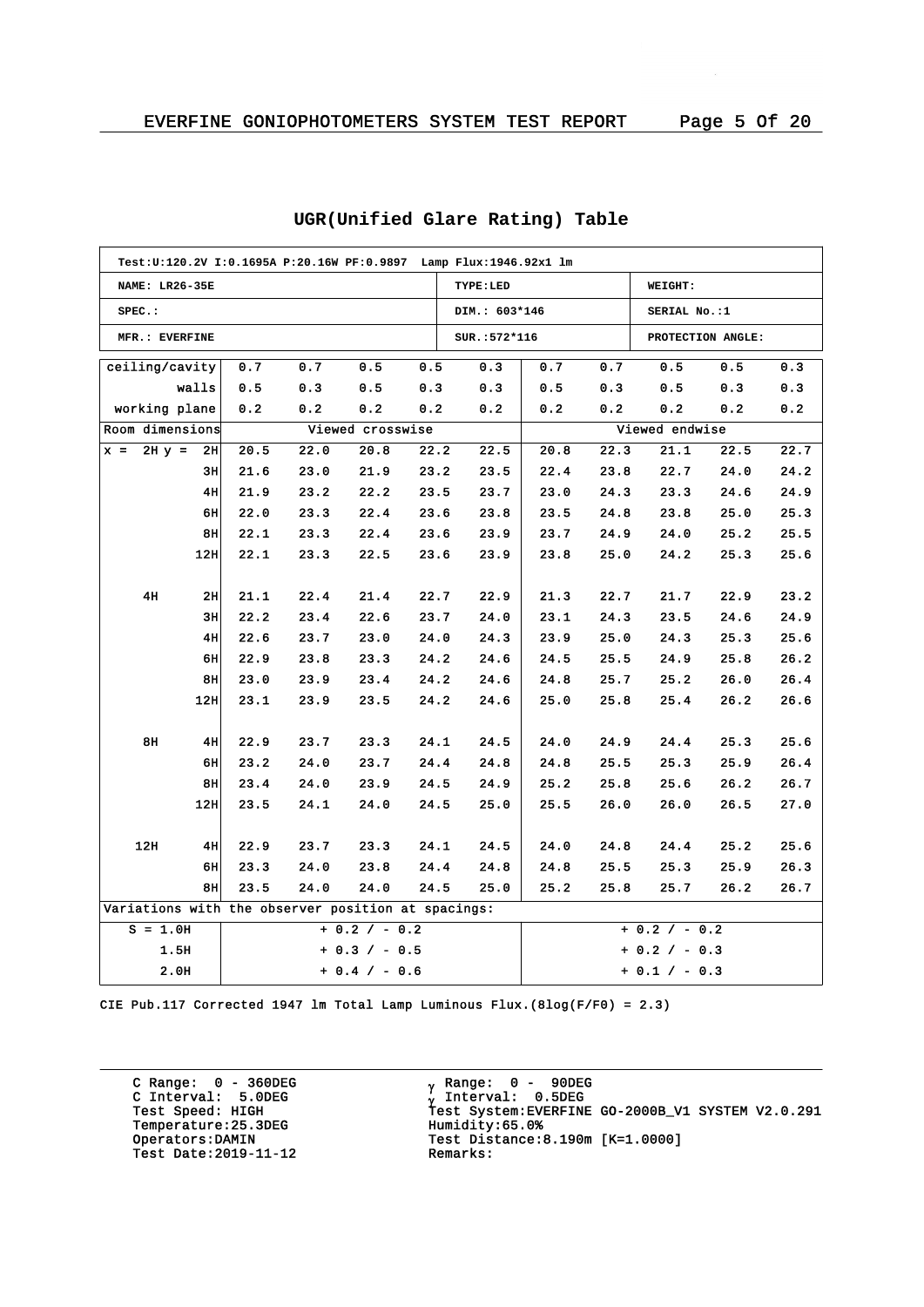# **UTILIZATION FACTORS TABLE**

| Test: U:120.2V I:0.1695A P:20.16W PF:0.9897 Lamp Flux: 1946.92x1 lm |                |                   |  |  |  |  |  |  |  |
|---------------------------------------------------------------------|----------------|-------------------|--|--|--|--|--|--|--|
| NAME: LR26-35E                                                      | TYPE:LED       | WEIGHT:           |  |  |  |  |  |  |  |
| $SPEC.$ :                                                           | DIM.: 603*146  | SERIAL No.:1      |  |  |  |  |  |  |  |
| MFR.: EVERFINE                                                      | $SUR.:572*116$ | PROTECTION ANGLE: |  |  |  |  |  |  |  |

| <b>REFLECTANCE</b>                                               |                                                    |     |     |     |     |     |     |     |        |             |
|------------------------------------------------------------------|----------------------------------------------------|-----|-----|-----|-----|-----|-----|-----|--------|-------------|
| Ceiling                                                          | 0.8                                                | 0.8 | 0.8 | 0.7 | 0.7 | 0.7 | 0.5 | 0.5 | 0.5    | $\mathbf 0$ |
| Walls                                                            | 0.7                                                | 0.5 | 0.3 | 0.7 | 0.5 | 0.3 | 0.7 | 0.5 | 0.3    | $\mathbf 0$ |
| Working plane                                                    | 0.2                                                | 0.2 | 0.2 | 0.2 | 0.2 | 0.2 | 0.2 | 0.2 | 0.2    | $\mathbf 0$ |
| ROOM INDEX                                                       | $k(RI)$ x RCR = 5<br>UTILIZATION FACTORS (PERCENT) |     |     |     |     |     |     |     |        |             |
| $k = 0.60$                                                       | 58                                                 | 46  | 39  | 57  | 46  | 39  | 56  | 46  | 39     | 33          |
| 0.80                                                             | 68                                                 | 56  | 49  | 67  | 56  | 49  | 65  | 55  | 49     | 42          |
| 1.00                                                             | 76                                                 | 65  | 58  | 75  | 65  | 58  | 73  | 66  | 57     | 50          |
| 1.25                                                             | 84                                                 | 73  | 66  | 82  | 72  | 66  | 79  | 71  | 65     | 58          |
| 1.50                                                             | 89                                                 | 79  | 72  | 87  | 78  | 71  | 84  | 76  | 70     | 63          |
| 2.00                                                             | 95                                                 | 87  | 81  | 94  | 86  | 80  | 90  | 84  | 78     | 71          |
| 2.50                                                             | 99                                                 | 92  | 86  | 97  | 90  | 85  | 93  | 88  | 83     | 75          |
| 3.00                                                             | 103                                                | 96  | 90  | 100 | 94  | 89  | 96  | 91  | 87     | 79          |
| 4.00                                                             | 107                                                | 101 | 96  | 104 | 99  | 95  | 100 | 96  | 92     | 83          |
| 5.00                                                             | 109                                                | 104 | 100 | 106 | 102 | 99  | 102 | 99  | 96     | 86          |
| ROOM INDEX<br>UF(total)                                          |                                                    |     |     |     |     |     |     |     | Direct |             |
| According to DIN EN 13032-2 2004<br>Suspended<br>$SHRNOM = 1.25$ |                                                    |     |     |     |     |     |     |     |        |             |

C Range: 0 - 360DEG C Interval: 5.0DEG Temperature: 25.3DEG<br>Operators:DAMIN Test Date:  $2019-11-12$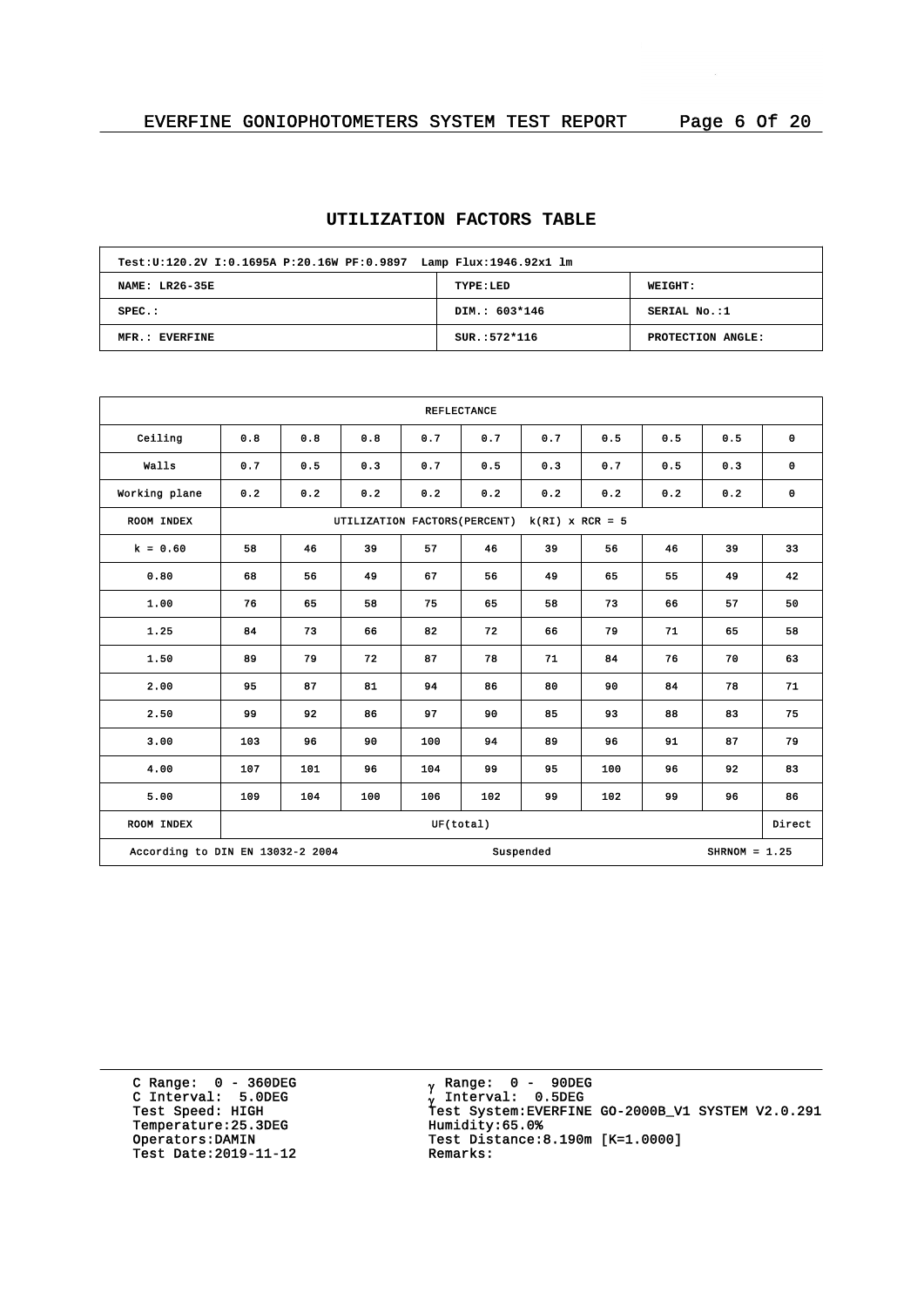# **ISOCANDELA DIAGRAM**

| Test: U:120.2V I:0.1695A P:20.16W PF:0.9897 Lamp Flux: 1946.92x1 lm |                |                   |  |  |  |  |  |  |  |
|---------------------------------------------------------------------|----------------|-------------------|--|--|--|--|--|--|--|
| <b>NAME: LR26-35E</b>                                               | TYPE:LED       | WEIGHT:           |  |  |  |  |  |  |  |
| $SPEC.$ :                                                           | DIM.: 603*146  | SERIAL No.:1      |  |  |  |  |  |  |  |
| MFR.: EVERFINE                                                      | $SUR.:572*116$ | PROTECTION ANGLE: |  |  |  |  |  |  |  |



C Range: 0 - 360DEG C Interval: 5.0DEG Temperature: 25.3DEG<br>Operators: DAMIN Test Date:  $2019-11-12$ 

<sub>v</sub> Range: 0 – 90DEG y Range: 0 – 90DE<br><sub>V</sub> Interval: 0.5DEG G INCERTION: 3.0220<br>Test Speed: HIGH Test System:EVERFINE GO-2000B\_V1 SYSTEM V2.0.291<br>Temperature:25.3DEG Humidity:65.0% Test Distance:8.190m [K=1.0000]<br>Remarks: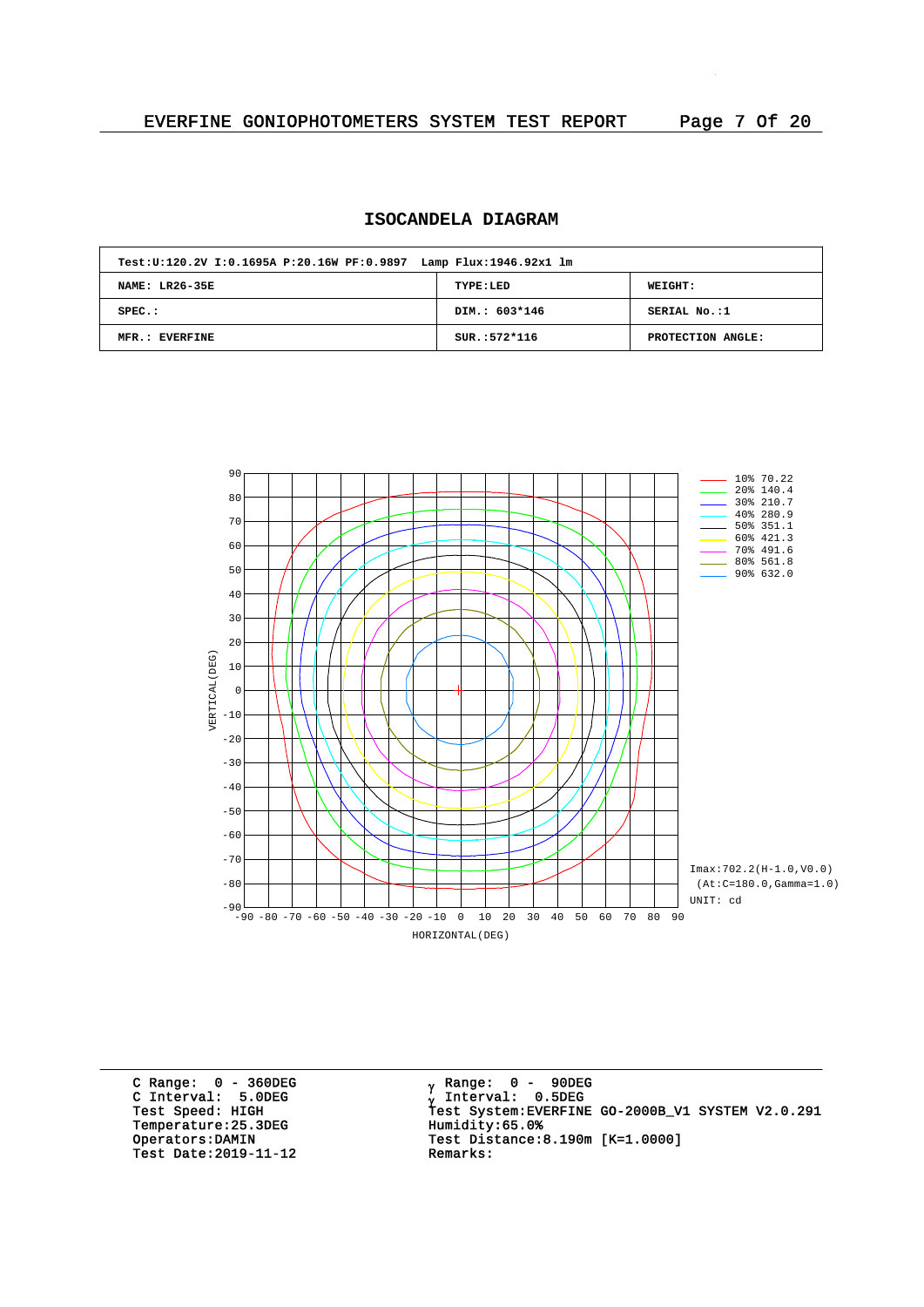# **AAI Figure**

| Test:U:120.2V I:0.1695A P:20.16W PF:0.9897 Lamp Flux:1946.92x1 lm |                |                   |  |  |  |  |  |  |  |
|-------------------------------------------------------------------|----------------|-------------------|--|--|--|--|--|--|--|
| NAME: LR26-35E                                                    | TYPE:LED       | <b>WEIGHT:</b>    |  |  |  |  |  |  |  |
| $SPEC.$ :                                                         | DIM.: 603*146  | SERIAL No.:1      |  |  |  |  |  |  |  |
| MFR.: EVERFINE                                                    | $SUR.:572*116$ | PROTECTION ANGLE: |  |  |  |  |  |  |  |



#### Flux out:1436 lm

**Note:The Curves indicate the illuminated area and the average illumination when the luminaire is at different distance.**

C Range: 0 - 360DEG C Interval: 5.0DEG Temperature: 25.3DEG<br>Operators: DAMIN Test Date: 2019-11-12

<sub>v</sub> Range: 0 – 90DEG y Range: 0 – 90DE<br><sub>V</sub> Interval: 0.5DEG G INCERVITE STREET<br>Test Speed: HIGH Test System:EVERFINE GO-2000B\_V1 SYSTEM V2.0.291<br>Temperature:25.3DEG Humidity:65.0% Test Distance:8.190m [K=1.0000]<br>Remarks: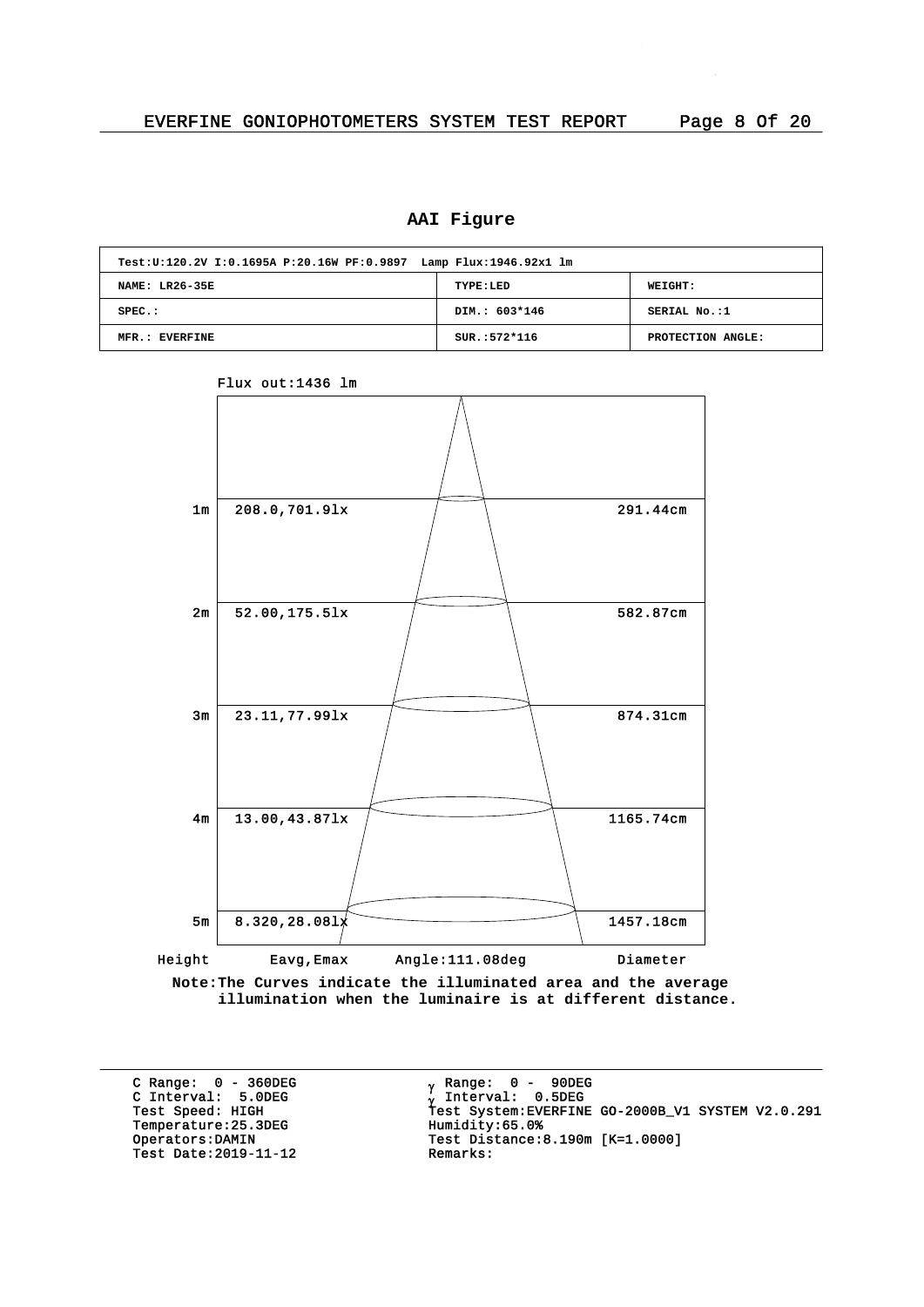# **ISOLUX DIAGRAM**

| Test: U:120.2V I: 0.1695A P: 20.16W PF: 0.9897 Lamp Flux: 1946.92x1 lm |                |                   |
|------------------------------------------------------------------------|----------------|-------------------|
| NAME: LR26-35E                                                         | TYPE:LED       | WEIGHT:           |
| $SPEC.$ :                                                              | DIM.: 603*146  | SERIAL No.:1      |
| MFR.: EVERFINE                                                         | $SUR.:572*116$ | PROTECTION ANGLE: |



C Range: 0 - 360DEG C Interval: 5.0DEG Temperature: 25.3DEG<br>Operators: DAMIN Test Date:  $2019-11-12$ 

<sub>v</sub> Range: 0 – 90DEG y Range: 0 – 90DE<br><sub>V</sub> Interval: 0.5DEG G INCENSIVE SIGNS<br>Test Speed: HIGH Test System:EVERFINE GO-2000B\_V1 SYSTEM V2.0.291<br>Temperature:25.3DEG Humidity:65.0% Test Distance: 8.190m  $[K=1.0000]$ <br>Remarks: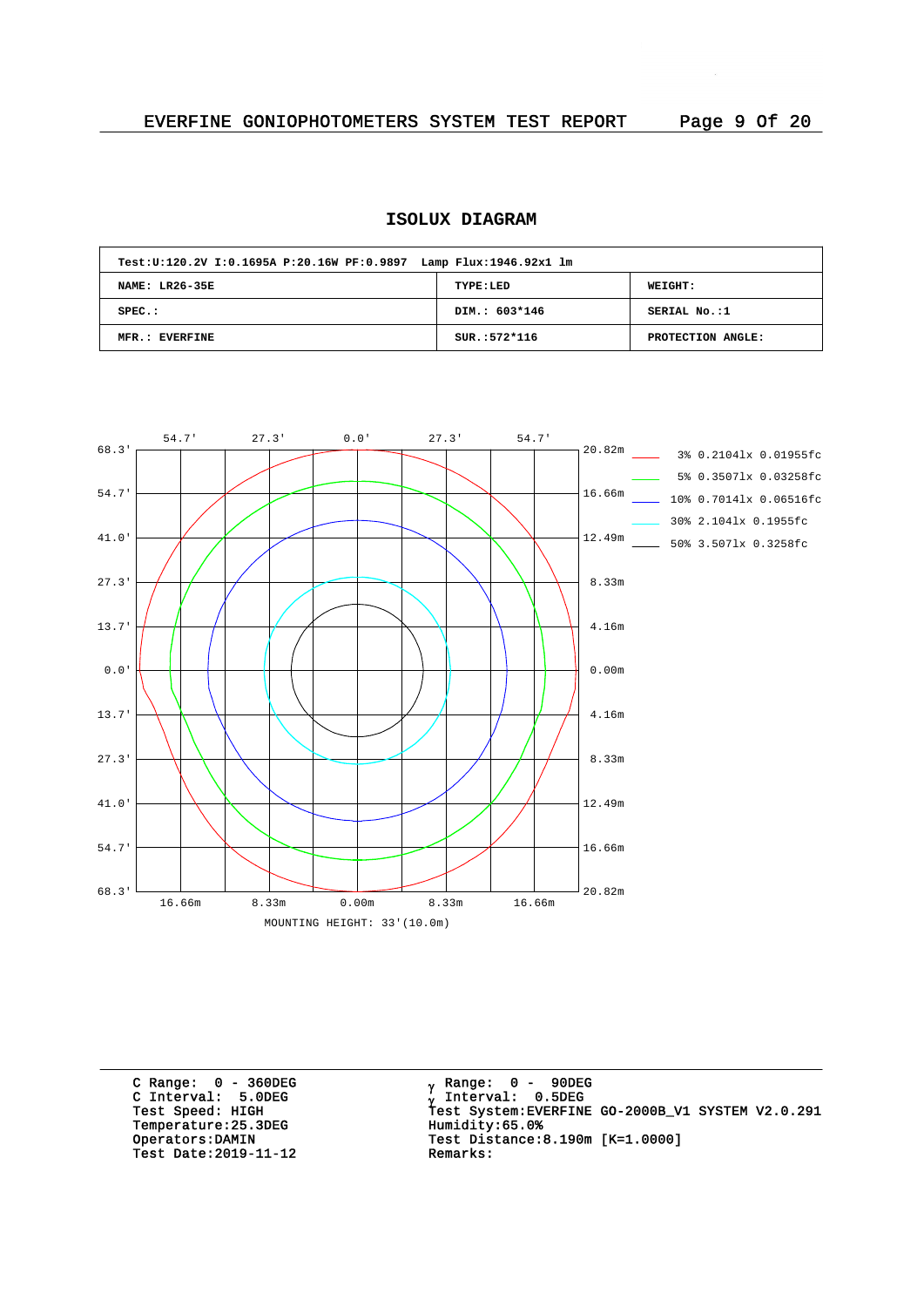# **LED Avg.L Report**

| Test: U:120.2V I:0.1695A P:20.16W PF:0.9897 Lamp Flux: 1946.92x1 lm |                |                   |
|---------------------------------------------------------------------|----------------|-------------------|
| <b>NAME: LR26-35E</b>                                               | TYPE:LED       | WEIGHT:           |
| $SPEC.$ :                                                           | DIM.: 603*146  | SERIAL No.:1      |
| MFR.: EVERFINE                                                      | $SUR.:572*116$ | PROTECTION ANGLE: |

| AvgL              | cd/m2 |
|-------------------|-------|
| $L_0~180(65)$ av  | 8583  |
| $L 0~180(75)$ av  | 6499  |
| $L 0~180(85)$ av  | 1740  |
| $L$ 90~270(65)av  | 8996  |
| L $90-270(75)$ av | 8226  |
| $L$ 90~270(85)av  | 7620  |
| $L$ 45(65) av     | 8470  |
| $L$ 45(75) av     | 6799  |
| $L$ 45(85) av     | 4216  |

**Standard: GB/T 29293-2012**

C Range: 0 - 360DEG C Interval: 5.0DEG Temperature: 25.3DEG<br>Operators:DAMIN Test Date:  $2019-11-12$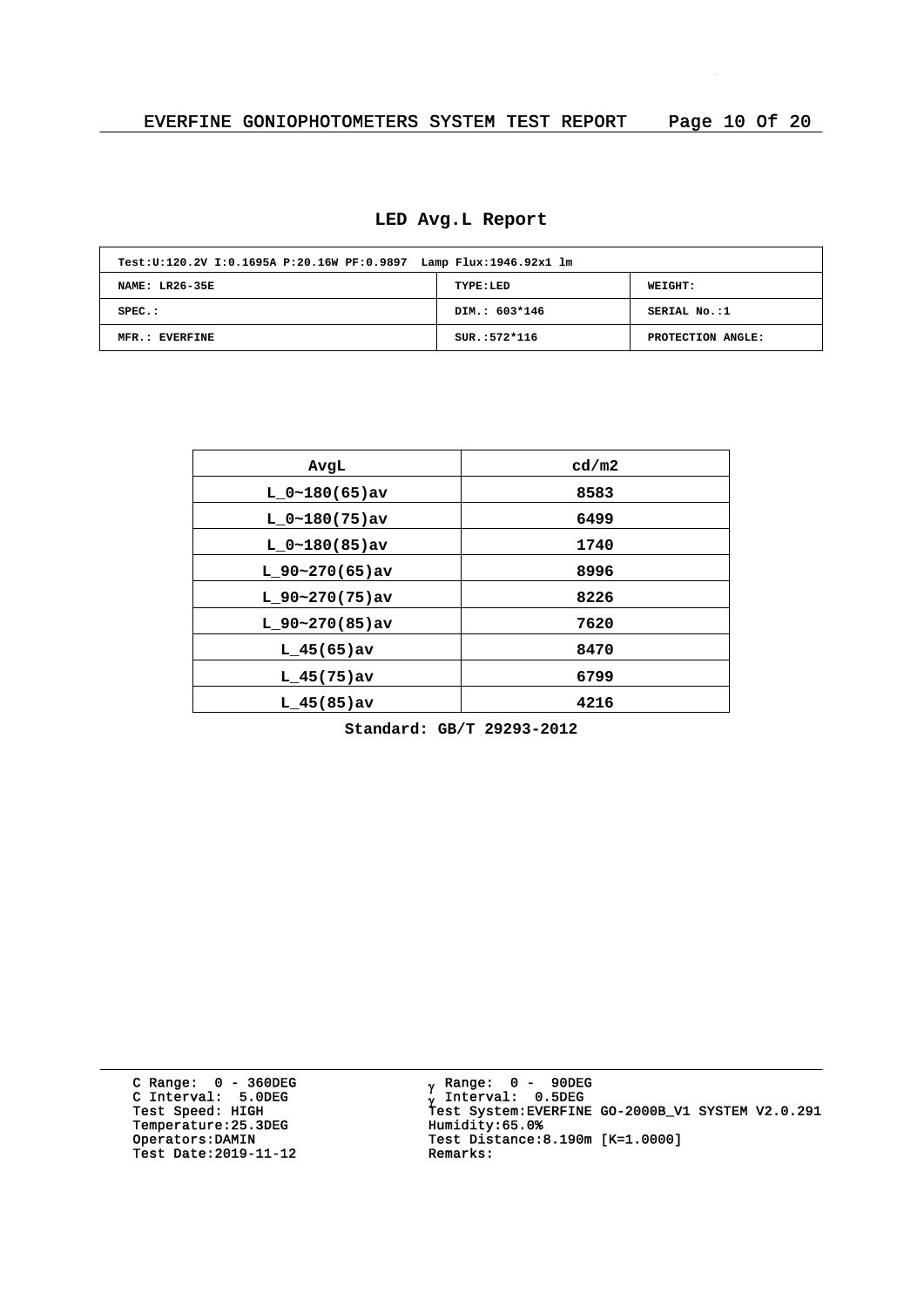



C Range: 0 - 360DEG C Interval: 5.0DEG Temperature: 25.3DEG<br>Operators: DAMIN Test Date:  $2019-11-12$ 

<sub>v</sub> Range: 0 – 90DEG y Range: 0 – 90DE<br><sub>V</sub> Interval: 0.5DEG G INCEIVAL: 3.0220<br>Test Speed: HIGH Test System:EVERFINE GO-2000B\_V1 SYSTEM V2.0.291<br>Temperature:25.3DEG Humidity:65.0% Test Distance:8.190m [K=1.0000]<br>Remarks: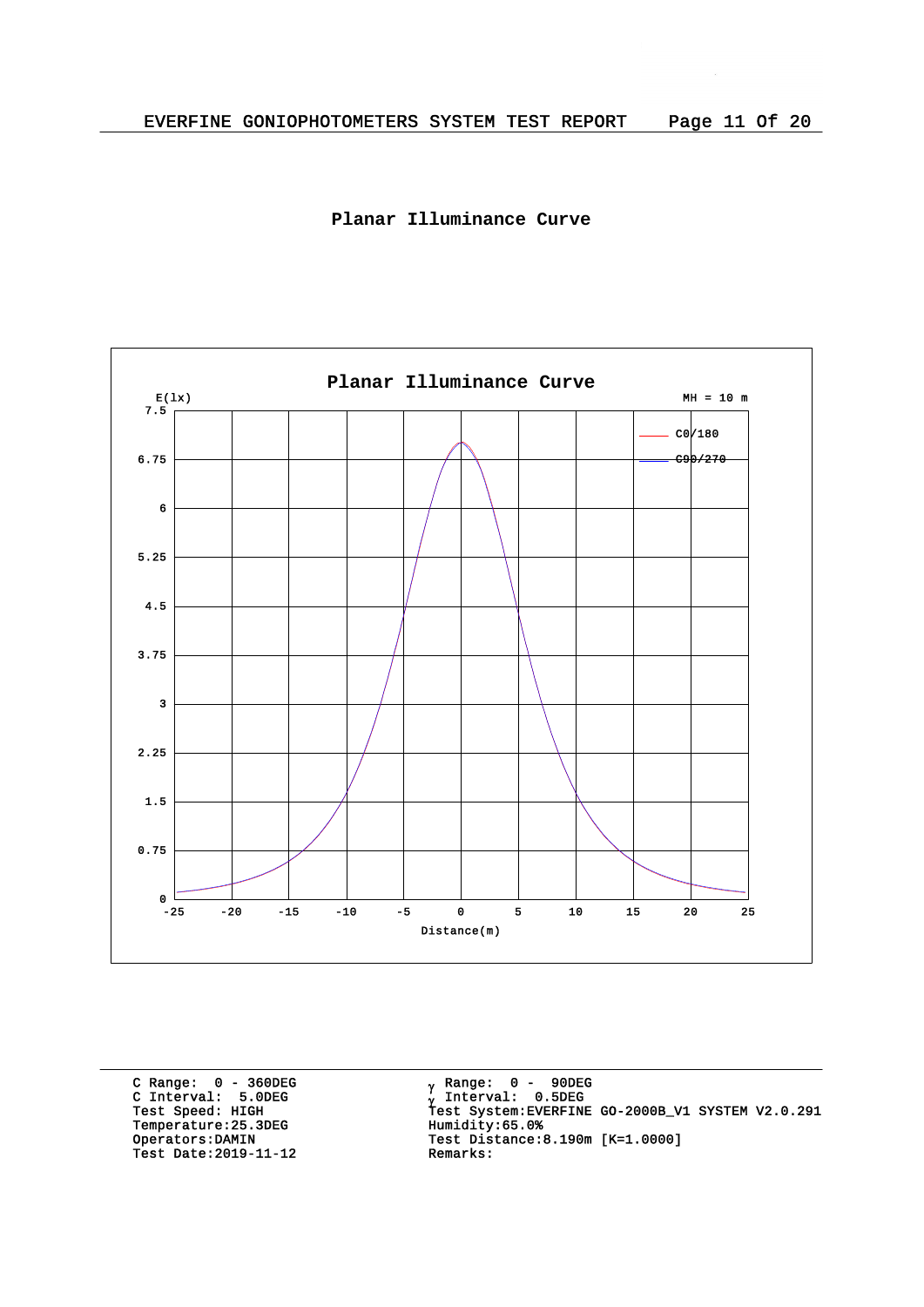| Test:U:120.2V I:0.1695A P:20.16W PF:0.9897    Lamp Flux:1946.92x1    lm |                                              |      |      |      |      |      |                          |                  |      |                 |      |                                                                                                  |      |      |     |                      |                   |      |      |
|-------------------------------------------------------------------------|----------------------------------------------|------|------|------|------|------|--------------------------|------------------|------|-----------------|------|--------------------------------------------------------------------------------------------------|------|------|-----|----------------------|-------------------|------|------|
|                                                                         | <b>NAME: LR26-35E</b><br>TYPE:LED<br>WEIGHT: |      |      |      |      |      |                          |                  |      |                 |      |                                                                                                  |      |      |     |                      |                   |      |      |
| $SPEC.$ :<br>DIM.: 603*146<br>SERIAL No.:1                              |                                              |      |      |      |      |      |                          |                  |      |                 |      |                                                                                                  |      |      |     |                      |                   |      |      |
| MFR.: EVERFINE                                                          |                                              |      |      |      |      |      |                          |                  |      | $SUR.: 572*116$ |      |                                                                                                  |      |      |     |                      | PROTECTION ANGLE: |      |      |
| Table--1                                                                |                                              |      |      |      |      |      |                          |                  |      |                 |      |                                                                                                  |      |      |     |                      | UNIT: cd          |      |      |
| C(DEG)                                                                  |                                              |      |      |      |      |      |                          |                  |      |                 |      |                                                                                                  |      |      |     |                      |                   |      |      |
| $\gamma$ (DEG)                                                          | 0                                            | 5    | 10   | 15   | 20   | 25   | 30                       | 35               | 40   | 45              | 50   | 55                                                                                               | 60   | 65   | 70  | 75                   | 80                | 85   | 90   |
| 0                                                                       | 701                                          | 701  | 701  | 701  | 701  | 701  | 701                      | 701              | 701  | 701             | 701  | 701                                                                                              | 701  | 701  | 701 | 701                  | 701               | 701  | 701  |
| 5                                                                       | 697                                          | 697  | 696  | 696  | 695  | 695  | 695                      | 695              | 695  | 695             | 695  | 695                                                                                              | 695  | 695  | 695 | 695                  | 695               | 695  | 694  |
| 10                                                                      | 687                                          | 686  | 685  | 684  | 683  | 683  | 683                      | 683              | 684  | 684             | 685  | 685                                                                                              | 686  | 686  | 687 | 687                  | 688               | 688  | 688  |
| 15                                                                      | 670                                          | 668  | 667  | 666  | 666  | 667  | 667                      | 668              | 669  | 669             | 668  | 668                                                                                              | 668  | 668  | 668 | 669                  | 669               | 669  | 669  |
| 20                                                                      | 646                                          | 644  | 643  | 643  | 643  | 645  | 646                      | 645              | 644  | 645             | 645  | 646                                                                                              | 646  | 647  | 648 | 649                  | 649               | 650  | 651  |
| 25                                                                      | 618                                          | 616  | 615  | 615  | 616  | 617  | 616                      | 616              | 617  | 618             | 619  | 620                                                                                              | 619  | 619  | 619 | 619                  | 619               | 619  | 620  |
| 30                                                                      | 585                                          | 582  | 582  | 582  | 583  | 582  | 583                      | 584              | 586  | 584             | 584  | 584                                                                                              | 585  | 586  | 587 | 588                  | 588               | 589  | 589  |
| 35                                                                      | 547                                          | 544  | 544  | 546  | 544  | 545  | 547                      | 546              | 546  | 546             | 547  | 549                                                                                              | 548  | 548  | 548 | 548                  | 549               | 549  | 549  |
| 40                                                                      | 505                                          | 502  | 503  | 502  | 503  | 505  | 504                      | 504              | 504  | 505             | 505  | 505                                                                                              | 506  | 506  | 507 | 508                  | 509               | 509  | 510  |
| 45                                                                      | 459                                          | 456  | 458  | 457  | 459  | 458  | 458                      | 460              | 459  | 459             | 460  | 461                                                                                              | 461  | 461  | 461 | 461                  | 461               | 462  | 462  |
| 50                                                                      | 410                                          | 408  | 408  | 409  | 410  | 409  | 410                      | 409              | 410  | 412             | 411  | 411                                                                                              | 411  | 412  | 412 | 413                  | 413               | 414  | 414  |
| 55                                                                      | 357                                          | 355  | 356  | 358  | 355  | 356  | 355                      | 359              | 358  | 359             | 360  | 361                                                                                              | 361  | 360  | 360 | 361                  | 361               | 361  | 361  |
| 60                                                                      | 301                                          | 300  | 299  | 292  | 287  | 283  | 288                      | 292              | 298  | 304             | 304  | 305                                                                                              | 306  | 306  | 307 | 307                  | 308               | 308  | 308  |
| 65                                                                      | 241                                          | 240  | 224  | 204  | 198  | 199  | 205                      | 215              | 226  | 235             | 244  | 249                                                                                              | 249  | 251  | 251 | 251                  | 251               | 251  | 251  |
| 70                                                                      | 181                                          | 161  | 131  | 123  | 124  | 127  | 135                      | 142              | 153  | 166             | 177  | 185                                                                                              | 190  | 194  | 195 | 195                  | 195               | 194  | 194  |
| 75                                                                      | 117                                          | 77.5 | 74.4 | 83.2 | 86.5 |      | $87.9$ 88.2 90.6         |                  | 97.4 | 105             | 113  | 124                                                                                              | 132  | 138  | 140 | 141                  | 141               | 141  | 141  |
| 80                                                                      | 57.7                                         | 42.3 | 52.5 | 52.6 | 51.7 | 49.4 |                          | $48.1$ 51.8 55.8 |      | 60.2            | 65.3 | 71.7                                                                                             | 77.7 | 82.8 |     | $85.6$ $87.5$ $87.9$ |                   | 87.7 | 87.2 |
| 85                                                                      | 13.6                                         | 21.5 | 21.8 | 21.4 | 20.9 |      | $20.0$   $20.2$   $22.2$ |                  | 24.2 | 26.4            | 29.1 | 33.0                                                                                             | 37.1 |      |     | 40.6   42.8   44.1   | 44.5              | 44.5 | 44.2 |
| 90                                                                      |                                              |      |      |      |      |      |                          |                  |      |                 |      | $0.37 1.26 1.69 2.14 2.31 2.27 2.23 2.15 2.08 2.01 1.88 1.80 1.80 1.72 1.66 1.58 1.47 1.33 1.24$ |      |      |     |                      |                   |      |      |
|                                                                         |                                              |      |      |      |      |      |                          |                  |      |                 |      |                                                                                                  |      |      |     |                      |                   |      |      |
|                                                                         |                                              |      |      |      |      |      |                          |                  |      |                 |      |                                                                                                  |      |      |     |                      |                   |      |      |
|                                                                         |                                              |      |      |      |      |      |                          |                  |      |                 |      |                                                                                                  |      |      |     |                      |                   |      |      |
|                                                                         |                                              |      |      |      |      |      |                          |                  |      |                 |      |                                                                                                  |      |      |     |                      |                   |      |      |
|                                                                         |                                              |      |      |      |      |      |                          |                  |      |                 |      |                                                                                                  |      |      |     |                      |                   |      |      |
|                                                                         |                                              |      |      |      |      |      |                          |                  |      |                 |      |                                                                                                  |      |      |     |                      |                   |      |      |
|                                                                         |                                              |      |      |      |      |      |                          |                  |      |                 |      |                                                                                                  |      |      |     |                      |                   |      |      |
|                                                                         |                                              |      |      |      |      |      |                          |                  |      |                 |      |                                                                                                  |      |      |     |                      |                   |      |      |
|                                                                         |                                              |      |      |      |      |      |                          |                  |      |                 |      |                                                                                                  |      |      |     |                      |                   |      |      |
|                                                                         |                                              |      |      |      |      |      |                          |                  |      |                 |      |                                                                                                  |      |      |     |                      |                   |      |      |
|                                                                         |                                              |      |      |      |      |      |                          |                  |      |                 |      |                                                                                                  |      |      |     |                      |                   |      |      |
|                                                                         |                                              |      |      |      |      |      |                          |                  |      |                 |      |                                                                                                  |      |      |     |                      |                   |      |      |
|                                                                         |                                              |      |      |      |      |      |                          |                  |      |                 |      |                                                                                                  |      |      |     |                      |                   |      |      |
|                                                                         |                                              |      |      |      |      |      |                          |                  |      |                 |      |                                                                                                  |      |      |     |                      |                   |      |      |
|                                                                         |                                              |      |      |      |      |      |                          |                  |      |                 |      |                                                                                                  |      |      |     |                      |                   |      |      |
|                                                                         |                                              |      |      |      |      |      |                          |                  |      |                 |      |                                                                                                  |      |      |     |                      |                   |      |      |
|                                                                         |                                              |      |      |      |      |      |                          |                  |      |                 |      |                                                                                                  |      |      |     |                      |                   |      |      |
|                                                                         |                                              |      |      |      |      |      |                          |                  |      |                 |      |                                                                                                  |      |      |     |                      |                   |      |      |

C Range: 0 - 360DEG C Interval: 5.0DEG Temperature: 25.3DEG<br>Operators: DAMIN Test Date:  $2019-11-12$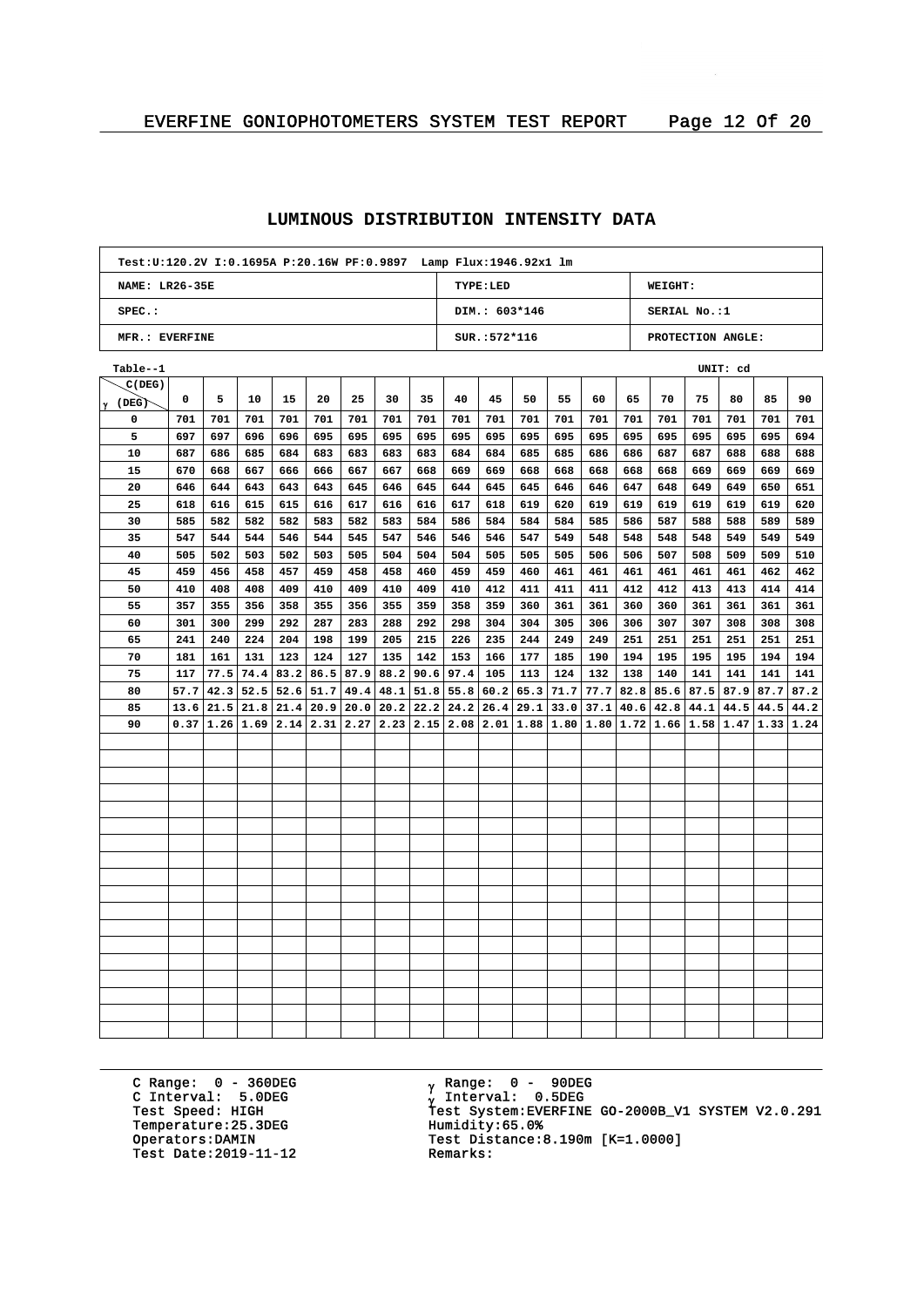| Test:U:120.2V I:0.1695A P:20.16W PF:0.9897    Lamp Flux:1946.92x1    lm |                                              |               |           |      |      |                                    |                  |     |      |               |                                       |                                 |                          |     |                             |      |                   |      |      |
|-------------------------------------------------------------------------|----------------------------------------------|---------------|-----------|------|------|------------------------------------|------------------|-----|------|---------------|---------------------------------------|---------------------------------|--------------------------|-----|-----------------------------|------|-------------------|------|------|
|                                                                         | TYPE:LED<br>NAME: LR26-35E<br><b>WEIGHT:</b> |               |           |      |      |                                    |                  |     |      |               |                                       |                                 |                          |     |                             |      |                   |      |      |
| SPEC.:                                                                  |                                              |               |           |      |      |                                    |                  |     |      | DIM.: 603*146 |                                       |                                 |                          |     | SERIAL No.:1                |      |                   |      |      |
| MFR.: EVERFINE                                                          |                                              |               |           |      |      |                                    |                  |     |      | SUR.: 572*116 |                                       |                                 |                          |     |                             |      | PROTECTION ANGLE: |      |      |
| Table--2                                                                |                                              |               |           |      |      |                                    |                  |     |      |               |                                       |                                 |                          |     |                             |      | UNIT: cd          |      |      |
| C(DEG)                                                                  |                                              |               |           |      |      |                                    |                  |     |      |               |                                       |                                 |                          |     |                             |      |                   |      |      |
| $\gamma$ (DEG)                                                          | 95                                           | 100           | 105       | 110  | 115  | 120                                | 125              | 130 | 135  | 140           | 145                                   | 150                             | 155                      | 160 | 165                         | 170  | 175               | 180  | 185  |
| 0                                                                       | 701                                          | 701           | 701       | 701  | 701  | 701                                | 701              | 701 | 701  | 701           | 701                                   | 701                             | 701                      | 701 | 701                         | 701  | 701               | 701  | 701  |
| 5                                                                       | 695                                          | 695           | 695       | 695  | 695  | 695                                | 695              | 695 | 696  | 696           | 696                                   | 696                             | 697                      | 697 | 697                         | 698  | 698               | 699  | 698  |
| 10                                                                      | 688                                          | 688           | 688       | 688  | 688  | 687                                | 687              | 687 | 687  | 686           | 686                                   | 686                             | 687                      | 687 | 687                         | 688  | 689               | 690  | 689  |
| 15                                                                      | 669                                          | 669           | 670       | 670  | 670  | 670                                | 671              | 671 | 673  | 673           | 672                                   | 671                             | 671                      | 671 | 670                         | 671  | 672               | 673  | 672  |
| 20                                                                      | 650                                          | 650           | 650       | 650  | 649  | 649                                | 649              | 648 | 649  | 648           | 649                                   | 651                             | 650                      | 649 | 649                         | 649  | 650               | 652  | 650  |
| 25                                                                      | 619                                          | 620           | 621       | 620  | 621  | 621                                | 622              | 623 | 621  | 620           | 620                                   | 621                             | 622                      | 623 | 621                         | 621  | 622               | 624  | 622  |
| 30                                                                      | 589                                          | 589           | 589       | 589  | 588  | 586                                | 585              | 586 | 587  | 588           | 588                                   | 587                             | 587                      | 589 | 589                         | 588  | 588               | 590  | 588  |
| 35                                                                      | 549                                          | 550           | 549       | 549  | 548  | 548                                | 548              | 547 | 547  | 547           | 549                                   | 550                             | 548                      | 549 | 552                         | 550  | 549               | 551  | 550  |
| 40                                                                      | 510                                          | 509           | 508       | 506  | 504  | 503                                | 502              | 502 | 503  | 503           | 503                                   | 504                             | 506                      | 505 | 507                         | 508  | 506               | 509  | 507  |
| 45                                                                      | 462                                          | 462           | 460       | 459  | 458  | 457                                | 456              | 454 | 453  | 453           | 455                                   | 453                             | 455                      | 458 | 458                         | 462  | 459               | 461  | 460  |
| 50                                                                      | 414                                          | 413           | 412       | 409  | 407  | 405                                | 403              | 402 | 400  | 395           | 393                                   | 394                             | 394                      | 401 | 405                         | 409  | 409               | 411  | 410  |
| 55                                                                      | 361                                          | 360           | 359       | 357  | 356  | 353                                | 348              | 343 | 338  | 331           | 326                                   | 323                             | 323                      | 329 | 340                         | 348  | 356               | 357  | 357  |
| 60                                                                      | 307                                          | 307           | 306       | 304  | 302  | 298                                | 293              | 286 | 277  | 267           | 259                                   | 250                             | 249                      | 248 | 257                         | 273  | 296               | 299  | 300  |
| 65                                                                      | 250                                          | 250           | 249       | 249  | 247  | 244                                | 239              | 229 | 217  | 205           | 195                                   | 185                             | 178                      | 174 | 175                         | 183  | 218               | 238  | 238  |
| 70                                                                      | 194                                          | 193           | 193       | 192  | 191  | 188                                | 181              | 171 | 159  | 147           | 136                                   | 128                             | 121                      | 115 | 112                         | 113  | 130               | 176  | 176  |
| 75                                                                      | 140                                          | 140           | 139       | 138  | 136  | 132                                | 125              | 114 | 104  | 94.9          | 87.3                                  | 80.6                            | 75.6                     |     | $71.6$ 67.6                 | 65.2 | 64.9              | 105  | 116  |
| 80                                                                      | 86.9                                         | 86.4          | 85.9      | 83.7 | 80.7 |                                    | $76.5$ 70.6 63.2 |     | 57.1 | 52.1          | 47.3                                  | 42.8                            | 40.2                     |     | $37.3$ $35.2$ $33.2$ $31.0$ |      |                   | 29.4 | 60.1 |
| 85                                                                      | 44.0                                         | 43.7          | 43.3      | 41.7 | 39.4 |                                    |                  |     |      |               | $36.1$ $31.7$ $26.6$ $22.9$ 19.8 16.7 | $13.3$ 11.8 10.5 11.1 10.2 9.02 |                          |     |                             |      |                   | 6.41 | 14.9 |
| 90                                                                      |                                              | $1.29$   1.39 | 1.46 1.51 |      |      | 1.56 1.56 1.59 1.60 1.60 1.61 1.61 |                  |     |      |               |                                       |                                 | 1.61 1.61 1.65 1.55 1.17 |     |                             |      | 0.65              | 0.23 | 0.21 |
|                                                                         |                                              |               |           |      |      |                                    |                  |     |      |               |                                       |                                 |                          |     |                             |      |                   |      |      |
|                                                                         |                                              |               |           |      |      |                                    |                  |     |      |               |                                       |                                 |                          |     |                             |      |                   |      |      |
|                                                                         |                                              |               |           |      |      |                                    |                  |     |      |               |                                       |                                 |                          |     |                             |      |                   |      |      |
|                                                                         |                                              |               |           |      |      |                                    |                  |     |      |               |                                       |                                 |                          |     |                             |      |                   |      |      |
|                                                                         |                                              |               |           |      |      |                                    |                  |     |      |               |                                       |                                 |                          |     |                             |      |                   |      |      |
|                                                                         |                                              |               |           |      |      |                                    |                  |     |      |               |                                       |                                 |                          |     |                             |      |                   |      |      |
|                                                                         |                                              |               |           |      |      |                                    |                  |     |      |               |                                       |                                 |                          |     |                             |      |                   |      |      |
|                                                                         |                                              |               |           |      |      |                                    |                  |     |      |               |                                       |                                 |                          |     |                             |      |                   |      |      |
|                                                                         |                                              |               |           |      |      |                                    |                  |     |      |               |                                       |                                 |                          |     |                             |      |                   |      |      |
|                                                                         |                                              |               |           |      |      |                                    |                  |     |      |               |                                       |                                 |                          |     |                             |      |                   |      |      |
|                                                                         |                                              |               |           |      |      |                                    |                  |     |      |               |                                       |                                 |                          |     |                             |      |                   |      |      |
|                                                                         |                                              |               |           |      |      |                                    |                  |     |      |               |                                       |                                 |                          |     |                             |      |                   |      |      |
|                                                                         |                                              |               |           |      |      |                                    |                  |     |      |               |                                       |                                 |                          |     |                             |      |                   |      |      |
|                                                                         |                                              |               |           |      |      |                                    |                  |     |      |               |                                       |                                 |                          |     |                             |      |                   |      |      |
|                                                                         |                                              |               |           |      |      |                                    |                  |     |      |               |                                       |                                 |                          |     |                             |      |                   |      |      |
|                                                                         |                                              |               |           |      |      |                                    |                  |     |      |               |                                       |                                 |                          |     |                             |      |                   |      |      |
|                                                                         |                                              |               |           |      |      |                                    |                  |     |      |               |                                       |                                 |                          |     |                             |      |                   |      |      |
|                                                                         |                                              |               |           |      |      |                                    |                  |     |      |               |                                       |                                 |                          |     |                             |      |                   |      |      |

C Range: 0 - 360DEG C Interval: 5.0DEG Temperature: 25.3DEG<br>Operators: DAMIN Test Date:  $2019-11-12$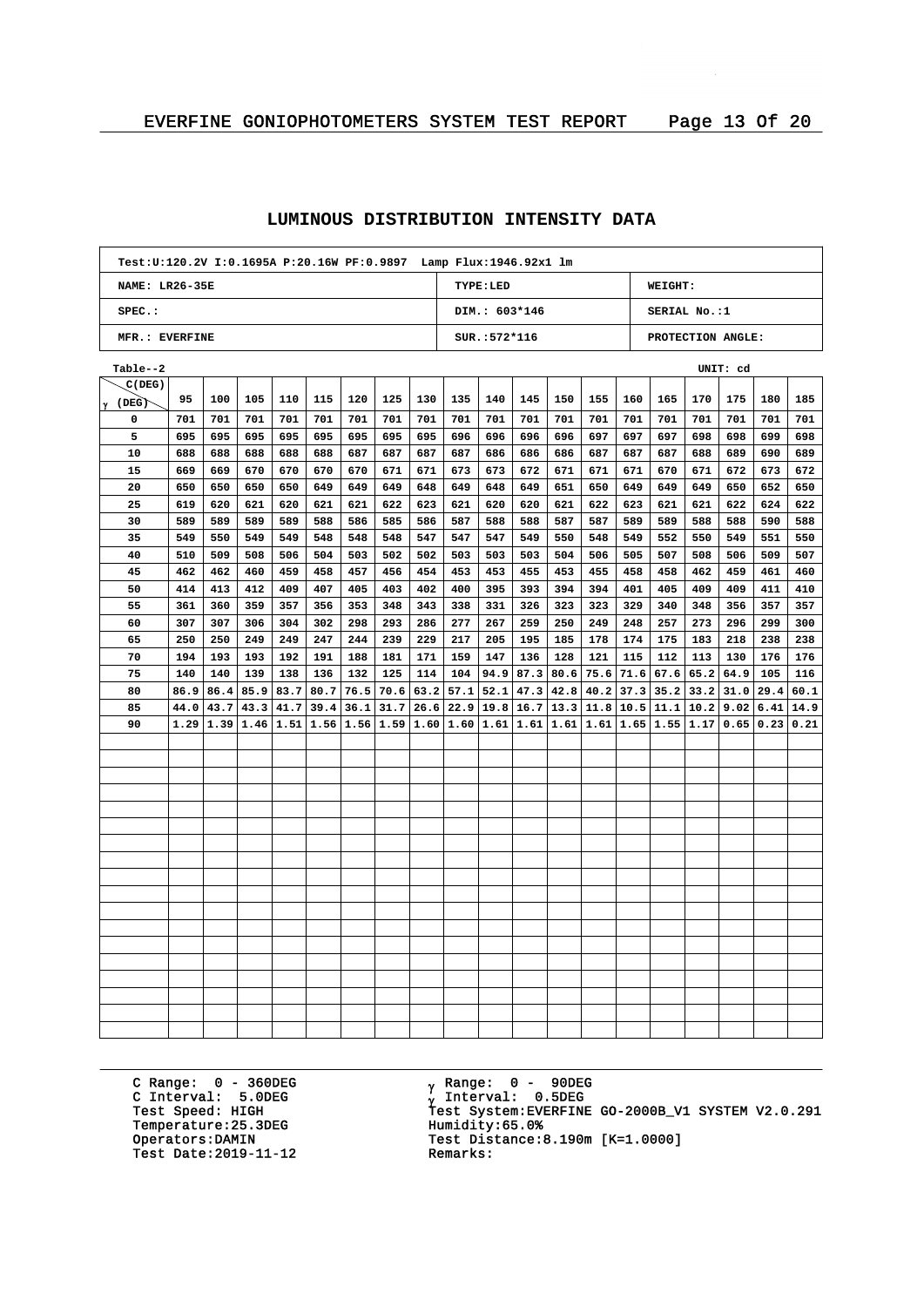| Test:U:120.2V I:0.1695A P:20.16W PF:0.9897    Lamp Flux:1946.92x1    lm |                                              |      |      |      |      |      |                  |      |                           |                 |      |      |      |               |                      |      |                                    |      |      |
|-------------------------------------------------------------------------|----------------------------------------------|------|------|------|------|------|------------------|------|---------------------------|-----------------|------|------|------|---------------|----------------------|------|------------------------------------|------|------|
|                                                                         | <b>NAME: LR26-35E</b><br>TYPE:LED<br>WEIGHT: |      |      |      |      |      |                  |      |                           |                 |      |      |      |               |                      |      |                                    |      |      |
| $SPEC.$ :                                                               |                                              |      |      |      |      |      |                  |      |                           | DIM.: 603*146   |      |      |      |               | SERIAL No.:1         |      |                                    |      |      |
| MFR.: EVERFINE                                                          |                                              |      |      |      |      |      |                  |      |                           | $SUR.: 572*116$ |      |      |      |               |                      |      | PROTECTION ANGLE:                  |      |      |
| Table--3                                                                |                                              |      |      |      |      |      |                  |      |                           |                 |      |      |      |               |                      |      | UNIT: cd                           |      |      |
| C(DEG)                                                                  |                                              |      |      |      |      |      |                  |      |                           |                 |      |      |      |               |                      |      |                                    |      |      |
| $\gamma$ (DEG)                                                          | 190                                          | 195  | 200  | 205  | 210  | 215  | 220              | 225  | 230                       | 235             | 240  | 245  | 250  | 255           | 260                  | 265  | 270                                | 275  | 280  |
| 0                                                                       | 701                                          | 701  | 701  | 701  | 701  | 701  | 701              | 701  | 701                       | 701             | 701  | 701  | 701  | 701           | 701                  | 701  | 701                                | 701  | 701  |
| 5                                                                       | 698                                          | 698  | 697  | 697  | 697  | 696  | 696              | 696  | 696                       | 696             | 696  | 696  | 696  | 696           | 696                  | 695  | 695                                | 695  | 695  |
| 10                                                                      | 688                                          | 687  | 687  | 687  | 687  | 687  | 687              | 687  | 687                       | 688             | 688  | 689  | 689  | 689           | 689                  | 689  | 689                                | 689  | 689  |
| 15                                                                      | 671                                          | 671  | 671  | 671  | 672  | 673  | 674              | 673  | 672                       | 672             | 671  | 671  | 671  | 671           | 671                  | 670  | 670                                | 670  | 670  |
| 20                                                                      | 649                                          | 649  | 650  | 651  | 652  | 651  | 650              | 649  | 649                       | 650             | 650  | 650  | 650  | 651           | 652                  | 651  | 651                                | 651  | 651  |
| 25                                                                      | 621                                          | 622  | 623  | 623  | 622  | 622  | 622              | 623  | 624                       | 624             | 623  | 623  | 622  | 622           | 621                  | 621  | 621                                | 621  | 621  |
| 30                                                                      | 588                                          | 590  | 590  | 588  | 589  | 589  | 591              | 590  | 589                       | 589             | 589  | 590  | 590  | 591           | 591                  | 591  | 591                                | 590  | 590  |
| 35                                                                      | 550                                          | 553  | 550  | 550  | 552  | 551  | 551              | 551  | 552                       | 554             | 553  | 552  | 552  | 551           | 551                  | 551  | 551                                | 551  | 550  |
| 40                                                                      | 508                                          | 508  | 508  | 509  | 508  | 508  | 509              | 510  | 509                       | 509             | 509  | 509  | 510  | 510           | 511                  | 511  | 511                                | 511  | 510  |
| 45                                                                      | 462                                          | 461  | 461  | 461  | 462  | 464  | 462              | 462  | 462                       | 463             | 464  | 463  | 463  | 463           | 463                  | 463  | 463                                | 463  | 463  |
| 50                                                                      | 411                                          | 410  | 411  | 411  | 413  | 411  | 412              | 413  | 412                       | 412             | 413  | 413  | 414  | 415           | 415                  | 416  | 416                                | 415  | 415  |
| 55                                                                      | 357                                          | 358  | 357  | 359  | 358  | 359  | 359              | 359  | 360                       | 361             | 361  | 361  | 361  | 361           | 361                  | 362  | 362                                | 361  | 361  |
| 60                                                                      | 299                                          | 300  | 303  | 302  | 303  | 303  | 304              | 305  | 305                       | 305             | 305  | 306  | 306  | 307           | 307                  | 308  | 308                                | 308  | 308  |
| 65                                                                      | 239                                          | 240  | 240  | 241  | 242  | 244  | 246              | 247  | 248                       | 249             | 249  | 249  | 250  | 250           | 250                  | 251  | 251                                | 251  | 251  |
| 70                                                                      | 177                                          | 178  | 179  | 181  | 181  | 183  | 186              | 187  | 189                       | 190             | 192  | 192  | 193  | 193           | 193                  | 194  | 194                                | 194  | 194  |
| 75                                                                      | 117                                          | 117  | 119  | 120  | 121  | 123  | 125              | 127  | 129                       | 132             | 134  | 136  | 137  | 139           | 140                  | 140  | 140                                | 140  | 140  |
| 80                                                                      | 59.9                                         | 59.9 | 60.0 | 60.7 | 61.2 |      | $64.6$ 66.4 66.9 |      | 69.0                      | 73.0            | 76.9 | 79.9 | 82.7 |               | $85.2$   85.8   86.3 |      | 86.6                               | 86.9 | 87.0 |
| 85                                                                      | 14.8                                         | 15.4 | 15.2 | 14.8 | 14.0 | 17.2 | 20.1             | 22.9 | 26.8                      | 31.6            | 35.5 | 38.3 | 40.5 | $42.3$ $42.9$ |                      | 43.2 | 43.4                               | 43.5 | 43.5 |
| 90                                                                      | 0.23                                         | 0.23 | 0.29 | 0.30 | 0.30 |      |                  |      | 0.30   0.30   0.30   0.30 | 0.30            | 0.30 | 0.31 |      |               |                      |      | $0.31$   0.29   0.29   0.26   0.23 | 0.23 | 0.34 |
|                                                                         |                                              |      |      |      |      |      |                  |      |                           |                 |      |      |      |               |                      |      |                                    |      |      |
|                                                                         |                                              |      |      |      |      |      |                  |      |                           |                 |      |      |      |               |                      |      |                                    |      |      |
|                                                                         |                                              |      |      |      |      |      |                  |      |                           |                 |      |      |      |               |                      |      |                                    |      |      |
|                                                                         |                                              |      |      |      |      |      |                  |      |                           |                 |      |      |      |               |                      |      |                                    |      |      |
|                                                                         |                                              |      |      |      |      |      |                  |      |                           |                 |      |      |      |               |                      |      |                                    |      |      |
|                                                                         |                                              |      |      |      |      |      |                  |      |                           |                 |      |      |      |               |                      |      |                                    |      |      |
|                                                                         |                                              |      |      |      |      |      |                  |      |                           |                 |      |      |      |               |                      |      |                                    |      |      |
|                                                                         |                                              |      |      |      |      |      |                  |      |                           |                 |      |      |      |               |                      |      |                                    |      |      |
|                                                                         |                                              |      |      |      |      |      |                  |      |                           |                 |      |      |      |               |                      |      |                                    |      |      |
|                                                                         |                                              |      |      |      |      |      |                  |      |                           |                 |      |      |      |               |                      |      |                                    |      |      |
|                                                                         |                                              |      |      |      |      |      |                  |      |                           |                 |      |      |      |               |                      |      |                                    |      |      |
|                                                                         |                                              |      |      |      |      |      |                  |      |                           |                 |      |      |      |               |                      |      |                                    |      |      |
|                                                                         |                                              |      |      |      |      |      |                  |      |                           |                 |      |      |      |               |                      |      |                                    |      |      |
|                                                                         |                                              |      |      |      |      |      |                  |      |                           |                 |      |      |      |               |                      |      |                                    |      |      |
|                                                                         |                                              |      |      |      |      |      |                  |      |                           |                 |      |      |      |               |                      |      |                                    |      |      |
|                                                                         |                                              |      |      |      |      |      |                  |      |                           |                 |      |      |      |               |                      |      |                                    |      |      |
|                                                                         |                                              |      |      |      |      |      |                  |      |                           |                 |      |      |      |               |                      |      |                                    |      |      |
|                                                                         |                                              |      |      |      |      |      |                  |      |                           |                 |      |      |      |               |                      |      |                                    |      |      |

C Range: 0 - 360DEG C Interval: 5.0DEG Temperature: 25.3DEG<br>Operators: DAMIN Test Date:  $2019-11-12$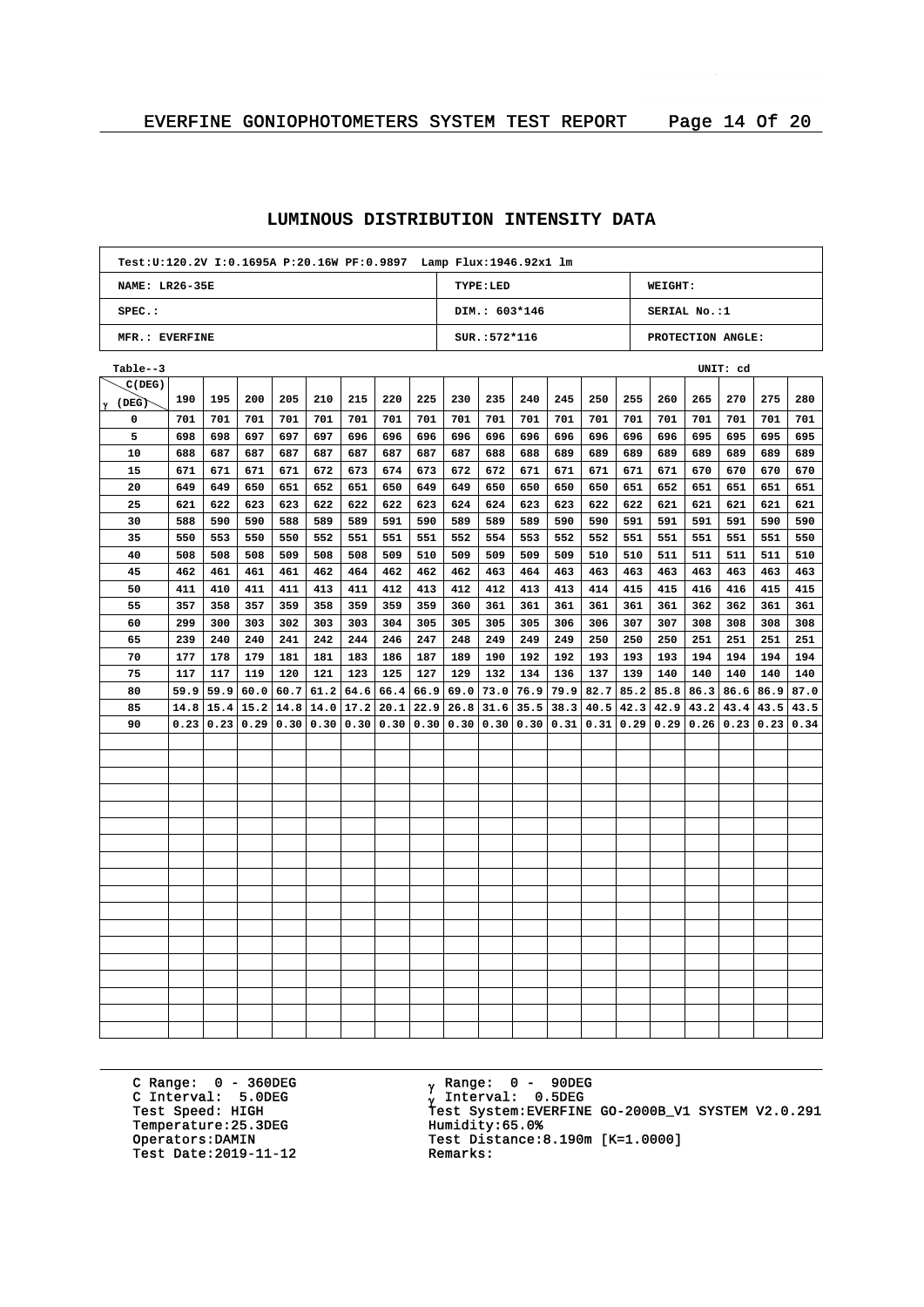| Test:U:120.2V I:0.1695A P:20.16W PF:0.9897    Lamp Flux:1946.92x1    lm |                                                     |      |      |      |      |                                                  |           |      |           |                |      |             |                       |     |                   |          |  |
|-------------------------------------------------------------------------|-----------------------------------------------------|------|------|------|------|--------------------------------------------------|-----------|------|-----------|----------------|------|-------------|-----------------------|-----|-------------------|----------|--|
|                                                                         | <b>NAME: LR26-35E</b><br>TYPE:LED<br><b>WEIGHT:</b> |      |      |      |      |                                                  |           |      |           |                |      |             |                       |     |                   |          |  |
| $SPEC.$ :                                                               |                                                     |      |      |      |      |                                                  |           |      |           | DIM.: 603*146  |      |             |                       |     | SERIAL No.:1      |          |  |
| MFR.: EVERFINE                                                          |                                                     |      |      |      |      |                                                  |           |      |           | $SUR.:572*116$ |      |             |                       |     | PROTECTION ANGLE: |          |  |
| Table--4                                                                |                                                     |      |      |      |      |                                                  |           |      |           |                |      |             |                       |     |                   | UNIT: cd |  |
| C(DEG)                                                                  |                                                     |      |      |      |      |                                                  |           |      |           |                |      |             |                       |     |                   |          |  |
| $\gamma$ (DEG)                                                          | 285                                                 | 290  | 295  | 300  | 305  | 310                                              | 315       | 320  | 325       | 330            | 335  | 340         | 345                   | 350 | 355               |          |  |
| 0                                                                       | 701                                                 | 701  | 701  | 701  | 701  | 701                                              | 701       | 701  | 701       | 701            | 701  | 701         | 701                   | 701 | 701               |          |  |
| 5                                                                       | 695                                                 | 695  | 695  | 695  | 695  | 695                                              | 695       | 695  | 695       | 695            | 695  | 696         | 696                   | 696 | 697               |          |  |
| 10                                                                      | 688                                                 | 687  | 687  | 687  | 686  | 685                                              | 685       | 684  | 684       | 684            | 684  | 684         | 684                   | 685 | 686               |          |  |
| 15                                                                      | 670                                                 | 669  | 669  | 669  | 669  | 669                                              | 670       | 670  | 669       | 668            | 667  | 666         | 666                   | 667 | 668               |          |  |
| 20                                                                      | 650                                                 | 649  | 648  | 647  | 646  | 645                                              | 645       | 645  | 645       | 646            | 645  | 644         | 643                   | 643 | 644               |          |  |
| 25                                                                      | 620                                                 | 620  | 620  | 619  | 620  | 620                                              | 618       | 617  | 616       | 616            | 617  | 617         | 615                   | 615 | 616               |          |  |
| 30                                                                      | 589                                                 | 587  | 586  | 586  | 585  | 584                                              | 585       | 586  | 584       | 583            | 582  | 583         | 583                   | 581 | 582               |          |  |
| 35                                                                      | 550                                                 | 549  | 549  | 549  | 549  | 547                                              | 546       | 546  | 546       | 547            | 545  | 544         | 545                   | 544 | 544               |          |  |
| 40                                                                      | 509                                                 | 508  | 507  | 506  | 505  | 505                                              | 506       | 504  | 503       | 503            | 505  | 502         | 502                   | 502 | 502               |          |  |
| 45                                                                      | 462                                                 | 462  | 461  | 461  | 461  | 460                                              | 458       | 458  | 459       | 457            | 457  | 458         | 456                   | 458 | 456               |          |  |
| 50                                                                      | 414                                                 | 413  | 412  | 411  | 411  | 410                                              | 411       | 409  | 409       | 409            | 408  | 408         | 408                   | 408 | 407               |          |  |
| 55                                                                      | 361                                                 | 361  | 360  | 360  | 360  | 358                                              | 358       | 358  | 358       | 356            | 356  | 355         | 357                   | 354 | 355               |          |  |
| 60                                                                      | 307                                                 | 307  | 306  | 305  | 304  | 304                                              | 304       | 303  | 302       | 303            | 301  | 300         | 300                   | 299 | 299               |          |  |
| 65                                                                      | 251                                                 | 251  | 250  | 249  | 249  | 248                                              | 246       | 245  | 245       | 243            | 242  | 241         | 240                   | 241 | 240               |          |  |
| 70                                                                      | 194                                                 | 194  | 194  | 192  | 191  | 189                                              | 188       | 187  | 185       | 183            | 183  | 181         | 180                   | 180 | 180               |          |  |
| 75                                                                      | 140                                                 | 139  | 137  | 135  | 133  | 131                                              | 129       | 127  | 125       | 124            | 123  | 121         | 121                   | 121 | 122               |          |  |
| 80                                                                      | 86.5                                                | 84.3 | 81.6 | 78.6 |      | $74.8$ 71.7 69.6                                 |           | 68.4 | 67.2      | 65.1           |      |             | $64.9$ 65.6 65.6 66.4 |     | 67.1              |          |  |
| 85                                                                      | 43.1                                                | 41.5 | 39.3 |      |      | $36.6$   32.9   28.8   24.9   22.2   19.8   17.6 |           |      |           |                |      | 19.7   21.4 | $21.6$   23.2   24.0  |     |                   |          |  |
| 90                                                                      | 0.37                                                | 0.42 | 0.43 | 0.44 | 0.44 |                                                  | 0.44 0.44 |      | 0.43 0.41 | 0.41           | 0.39 | 0.39        | 0.39 0.40             |     | 0.45              |          |  |
|                                                                         |                                                     |      |      |      |      |                                                  |           |      |           |                |      |             |                       |     |                   |          |  |
|                                                                         |                                                     |      |      |      |      |                                                  |           |      |           |                |      |             |                       |     |                   |          |  |
|                                                                         |                                                     |      |      |      |      |                                                  |           |      |           |                |      |             |                       |     |                   |          |  |
|                                                                         |                                                     |      |      |      |      |                                                  |           |      |           |                |      |             |                       |     |                   |          |  |
|                                                                         |                                                     |      |      |      |      |                                                  |           |      |           |                |      |             |                       |     |                   |          |  |
|                                                                         |                                                     |      |      |      |      |                                                  |           |      |           |                |      |             |                       |     |                   |          |  |
|                                                                         |                                                     |      |      |      |      |                                                  |           |      |           |                |      |             |                       |     |                   |          |  |
|                                                                         |                                                     |      |      |      |      |                                                  |           |      |           |                |      |             |                       |     |                   |          |  |
|                                                                         |                                                     |      |      |      |      |                                                  |           |      |           |                |      |             |                       |     |                   |          |  |
|                                                                         |                                                     |      |      |      |      |                                                  |           |      |           |                |      |             |                       |     |                   |          |  |
|                                                                         |                                                     |      |      |      |      |                                                  |           |      |           |                |      |             |                       |     |                   |          |  |
|                                                                         |                                                     |      |      |      |      |                                                  |           |      |           |                |      |             |                       |     |                   |          |  |
|                                                                         |                                                     |      |      |      |      |                                                  |           |      |           |                |      |             |                       |     |                   |          |  |
|                                                                         |                                                     |      |      |      |      |                                                  |           |      |           |                |      |             |                       |     |                   |          |  |
|                                                                         |                                                     |      |      |      |      |                                                  |           |      |           |                |      |             |                       |     |                   |          |  |
|                                                                         |                                                     |      |      |      |      |                                                  |           |      |           |                |      |             |                       |     |                   |          |  |
|                                                                         |                                                     |      |      |      |      |                                                  |           |      |           |                |      |             |                       |     |                   |          |  |
|                                                                         |                                                     |      |      |      |      |                                                  |           |      |           |                |      |             |                       |     |                   |          |  |

C Range: 0 - 360DEG C Interval: 5.0DEG Temperature: 25.3DEG<br>Operators: DAMIN Test Date:  $2019-11-12$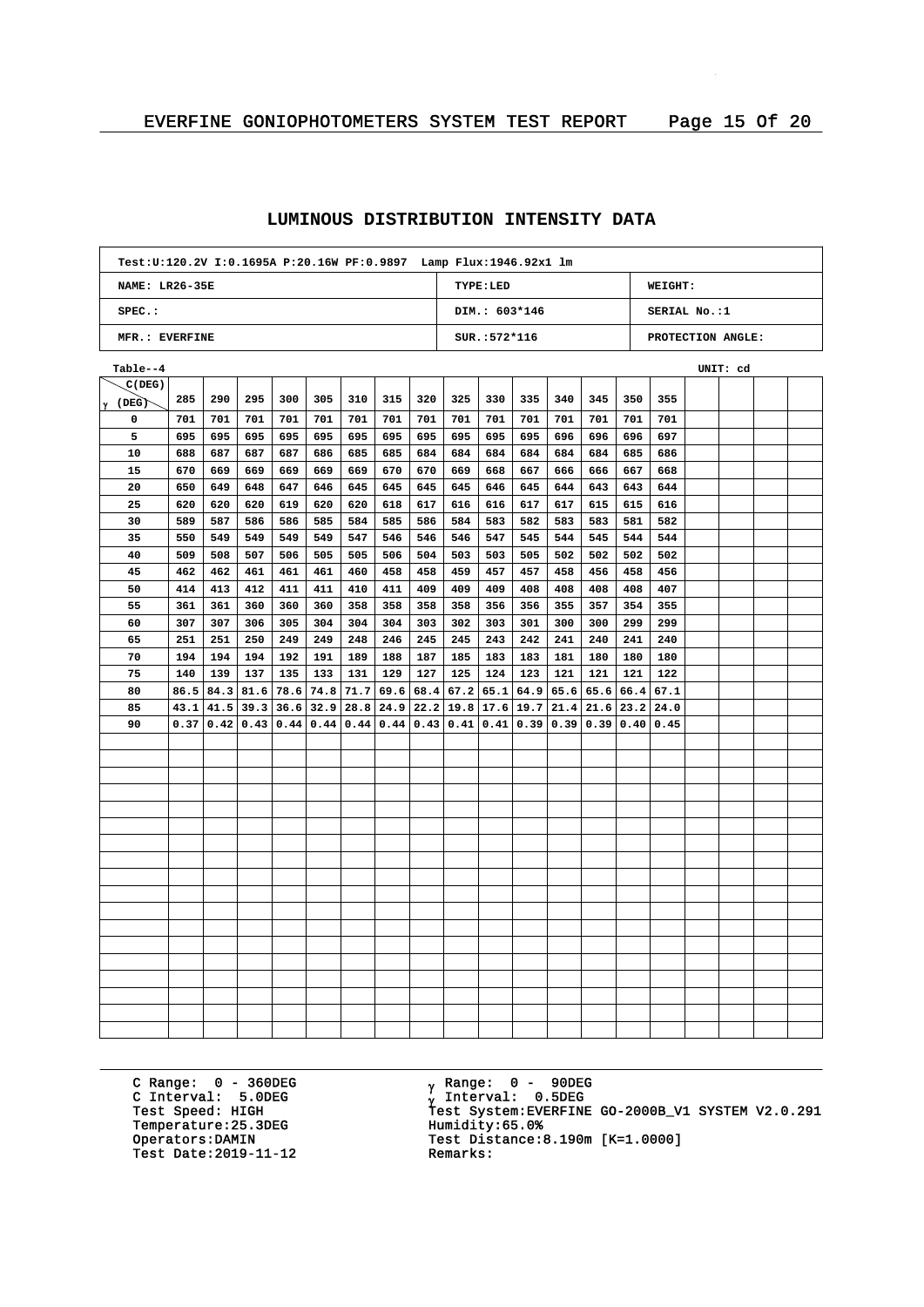$\overline{\phantom{a}}$ 

|              |                |                | Photometric Data Table [cd]                        |                |                         |                         |                |                |                |                |
|--------------|----------------|----------------|----------------------------------------------------|----------------|-------------------------|-------------------------|----------------|----------------|----------------|----------------|
| G/C          | 0.0            | 5.0            | 10.0                                               | 15.0           | 20.0                    | 25.0                    | 30.0           | 35.0           | 40.0           | 45.0           |
| 0.0          | 701.4          | 701.4          | 701.4                                              | 701.4          | 701.4                   | 701.4                   | 701.4          | 701.4          | 701.4          | 701.4          |
| 2.5          | 700.5          | 700.2          | 700.0                                              | 699.7          | 699.5                   | 699.3                   | 699.2          | 699.0          | 698.9          | 698.7          |
| 5.0          | 697.2          | 696.6          | 696.2                                              | 695.8          | 695.4                   | 695.2                   | 695.1          | 695.0          | 694.9          | 694.7          |
| 7.5          | 692.6<br>686.6 | 691.8<br>685.5 | 691.1<br>684.6                                     | 690.5<br>683.9 | 690.1<br>683.4          | 689.8<br>683.2          | 689.7<br>683.2 | 689.7<br>683.3 | 689.6<br>683.6 | 689.6<br>684.0 |
| 10.0<br>12.5 | 679.0          | 677.7          | 676.8                                              | 676.2          | 675.8                   | 675.8                   | 675.9          | 676.1          | 676.7          | 677.6          |
| 15.0         | 669.7          | 668.1          | 667.0                                              | 666.3          | 666.3                   | 666.6                   | 667.2          | 668.0          | 669.2          | 668.8          |
| 17.5         | 658.5          | 656.9          | 656.0                                              | 655.5          | 655.3                   | 655.8                   | 657.1          | 658.5          | 657.7          | 657.0          |
| 20.0         | 645.9          | 644.1          | 643.1                                              | 642.9          | 643.4                   | 645.1                   | 646.0          | 644.5          | 644.2          | 644.9          |
| 22.5<br>25.0 | 632.6<br>618.2 | 630.7<br>615.9 | 629.8<br>614.8                                     | 629.8<br>615.1 | 630.5<br>616.5          | 632.0<br>616.7          | 630.8<br>615.7 | 630.9<br>615.5 | 630.7<br>616.6 | 631.2<br>617.8 |
| 27.5         | 601.5          | 599.3          | 598.8                                              | 599.6          | 601.3                   | 599.8                   | 599.7          | 600.2          | 601.5          | 603.6          |
| 30.0         | 584.7          | 582.3          | 581.6                                              | 582.3          | 582.8                   | 582.4                   | 582.8          | 584.4          | 585.6          | 584.4          |
| 32.5         | 566.6          | 564.1          | 563.7                                              | 565.2          | 564.3                   | 563.8                   | 564.9          | 567.6          | 566.1          | 565.3          |
| 35.0         | 546.7<br>526.1 | 544.1<br>523.6 | 544.0<br>524.0                                     | 545.7<br>524.6 | 544.5<br>524.0          | 544.8<br>525.2          | 547.0<br>526.2 | 546.2<br>525.0 | 545.8<br>524.9 | 546.3<br>526.3 |
| 37.5<br>40.0 | 504.7          | 502.2          | 502.6                                              | 502.3          | 502.8                   | 505.2                   | 503.9          | 503.5          | 504.2          | 505.5          |
| 42.5         | 482.3          | 479.8          | 480.8                                              | 480.2          | 481.1                   | 482.0                   | 480.9          | 481.6          | 482.7          | 481.8          |
| 45.0         | 458.9          | 456.4          | 457.7                                              | 457.1          | 459.0                   | 458.2                   | 457.7          | 459.6          | 458.9          | 459.0          |
| 47.5         | 435.0<br>410.0 | 432.5<br>407.7 | 433.5<br>408.0                                     | 433.3<br>408.7 | 435.7<br>409.9          | 433.7<br>409.1          | 434.2<br>410.0 | 434.7<br>409.4 | 434.6<br>410.1 | 435.6<br>412.4 |
| 50.0<br>52.5 | 383.9          | 381.7          | 382.2                                              | 384.4          | 383.1                   | 384.0                   | 383.2          | 384.4          | 386.7          | 385.4          |
| 55.0         | 357.2          | 355.2          | 355.8                                              | 358.1          | 354.8                   | 356.2                   | 355.0          | 358.7          | 358.5          | 358.8          |
| 57.5         | 329.8          | 328.2          | 328.4                                              | 327.1          | 323.7                   | 321.6                   | 324.0          | 326.9          | 329.1          | 332.2          |
| 60.0         | 301.2<br>270.8 | 299.8<br>271.1 | 299.1<br>264.5                                     | 291.6<br>250.2 | 286.6<br>242.7          | 283.1<br>241.9          | 288.3<br>246.7 | 291.6<br>253.6 | 297.5<br>263.1 | 303.7<br>269.8 |
| 62.5<br>65.0 | 241.0          | 239.6          | 224.4                                              | 203.8          | 197.9                   | 199.3                   | 204.7          | 215.0          | 225.5          | 235.0          |
| 67.5         | 211.3          | 202.7          | 176.6                                              | 159.7          | 155.3                   | 160.0                   | 165.7          | 177.1          | 188.3          | 199.6          |
| 70.0         | 181.3          | 160.5          | 131.0                                              | 123.4          | 124.4                   | 126.8                   | 134.8          | 142.3          | 152.7          | 166.3          |
| 72.5<br>75.0 | 150.4<br>117.3 | 116.5<br>77.45 | 93.73<br>74.43                                     | 97.77<br>83.18 | 103.1<br>86.47          | 105.2<br>87.92          | 109.5<br>88.17 | 113.1<br>90.57 | 123.7<br>97.44 | 134.6<br>104.5 |
| 77.5         | 85.89          | 52.98          | 64.57                                              | 70.59          | 69.59                   | 69.65                   | 67.61          | 69.50          | 74.38          | 81.11          |
| 80.0         | 57.69          | 42.33          | 52.51                                              | 52.60          | 51.69                   | 49.44                   | 48.11          | 51.81          | 55.80          | 60.16          |
| 82.5         | 36.10          | 34.13          | 36.92                                              | 35.64          | 34.39                   | 33.01                   | 33.83          | 35.94          | 38.03          | 39.94          |
| 85.0<br>87.5 | 13.62<br>4.938 | 21.53<br>7.958 | 21.76<br>8.242                                     | 21.41<br>8.862 | 20.86<br>9.988          | 19.99<br>10.40          | 20.19<br>11.13 | 22.18<br>12.09 | 24.23<br>13.10 | 26.36<br>14.13 |
| 90.0         | 0.3743         | 1.259          | 1.687                                              | 2.143          | 2.309                   | 2.273                   | 2.232          | 2.151          | 2.079          | 2.011          |
| G/C          | 50.0           | 55.0           | 60.0                                               | 65.0           | 70.0                    | 75.0                    | 80.0           | 85.0           | 90.0           | 95.0           |
| 0.0          | 701.4<br>698.6 | 701.4<br>698.5 | 701.4<br>698.4                                     | 701.4<br>698.4 | 701.4<br>698.3          | 701.4<br>698.1          | 701.4<br>698.1 | 701.4<br>698.0 | 701.4<br>697.9 | 701.4<br>698.1 |
| 2.5<br>5.0   | 694.6          | 694.6          | 694.6                                              | 694.6          | 694.7                   | 694.8                   | 694.9          | 694.7          | 694.5          | 694.7          |
| 7.5          | 689.8          | 690.2          | 690.5                                              | 690.8          | 690.9                   | 690.9                   | 691.4          | 691.4          | 691.1          | 691.2          |
| 10.0         | 684.6          | 685.2          | 685.5                                              | 686.3          | 687.0                   | 687.3                   | 687.5          | 688.2          | 687.6          | 687.5          |
| 12.5<br>15.0 | 678.5<br>668.3 | 678.8<br>668.1 | 678.8<br>667.9                                     | 678.4<br>668.3 | 678.4<br>668.4          | 678.5<br>668.6          | 678.2<br>668.7 | 678.8<br>669.2 | 678.3<br>669.1 | 678.2<br>668.7 |
| 17.5         | 656.9          | 657.0          | 657.3                                              | 657.5          | 658.6                   | 658.8                   | 659.1          | 659.6          | 659.8          | 659.3          |
| 20.0         | 644.8          | 645.6          | 646.5                                              | 647.1          | 647.9                   | 649.2                   | 649.3          | 650.0          | 650.5          | 649.7          |
| 22.5         | 632.7          | 633.4          | 635.1                                              | 635.2          | 634.6                   | 634.9                   | 634.7          | 634.7          | 635.1          | 634.7          |
| 25.0         | 619.5<br>602.3 | 619.8<br>601.9 | 619.0<br>602.0                                     | 618.9<br>602.1 | 618.8<br>602.6          | 619.0<br>603.4          | 619.3<br>603.8 | 619.3<br>604.0 | 619.8<br>604.4 | 619.5<br>604.3 |
| 27.5<br>30.0 | 584.4          | 584.3          | 584.9                                              | 585.6          | 586.8                   | 587.8                   | 588.2          | 588.7          | 589.0          | 589.0          |
| 32.5         | 565.5          | 566.6          | 567.7                                              | 569.3          | 568.7                   | 568.9                   | 568.7          | 569.0          | 569.2          | 569.2          |
| 35.0         | 547.1          | 548.8          | 548.4                                              | 547.9          | 548.0                   | 548.4                   | 548.8          | 549.0          | 549.3          | 549.3          |
| 37.5         | 527.6<br>505.0 | 526.8<br>505.0 | 527.0<br>505.7                                     | 527.3<br>506.4 | 527.6<br>507.1          | 528.2<br>508.3          | 529.0<br>509.0 | 529.1<br>509.1 | 529.5<br>509.6 | 529.5<br>509.6 |
| 40.0<br>42.5 | 482.1          | 483.1          | 484.0                                              | 485.5          | 485.2                   | 486.0                   | 485.5          | 485.5          | 485.7          | 485.8          |
| 45.0         | 459.9          | 461.4          | 461.3                                              | 461.1          | 460.7                   | 461.5                   | 461.4          | 461.6          | 461.8          | 461.9          |
| 47.5         | 437.1          | 436.5          | 436.2                                              | 436.3          | 436.6                   | 437.2                   | 437.4          | 437.8          | 437.8<br>413.9 | 437.9          |
| 50.0         | 411.4<br>385.2 | 411.0<br>385.5 | 411.3<br>386.4                                     | 412.0<br>387.4 | 412.4<br>387.3          | 413.1<br>387.3          | 413.5<br>387.3 | 414.0<br>387.4 | 387.3          | 413.9<br>387.3 |
| 52.5<br>55.0 | 359.5          | 360.6          | 360.6                                              | 360.4          | 360.4                   | 360.6                   | 360.8          | 360.8          | 360.7          | 360.6          |
| 57.5         | 333.2          | 333.1          | 333.2                                              | 333.3          | 333.6                   | 333.9                   | 334.2          | 334.2          | 334.1          | 333.9          |
| 60.0         | 304.0          | 305.0<br>277.3 | 305.8<br>278.2                                     | 306.4          | 306.7                   | 307.2                   | 307.6<br>279.6 | 307.6          | 307.5<br>279.2 | 307.2<br>278.9 |
| 62.5<br>65.0 | 274.3<br>243.6 | 249.1          | 249.3                                              | 279.4<br>251.1 | 279.3<br>251.0          | 279.5<br>251.2          | 251.2          | 279.3<br>251.0 | 250.9          | 250.5          |
| 67.5         | 210.8          | 217.2          | 219.8                                              | 222.8          | 222.9                   | 222.9                   | 222.8          | 222.7          | 222.5          | 222.1          |
| 70.0         | 177.1          | 185.0          | 190.2                                              | 194.3          | 194.8                   | 194.6                   | 194.5          | 194.4          | 194.2          | 193.7          |
| 72.5         | 144.1<br>113.4 | 152.8<br>124.0 |                                                    | 165.9<br>138.1 | 167.2<br>140.0          |                         | 167.7<br>141.1 | 167.6<br>141.0 | 167.4<br>140.7 | 167.0<br>140.3 |
| 75.0<br>77.5 | 88.94          | 97.62          |                                                    | 110.4          | 112.8                   | 167.6<br>140.9<br>114.2 | 114.5          | 114.3          | 114.0          | 113.6          |
| 80.0         | 65.33          | 71.72          | 190.2<br>160.2<br>132.3<br>104.9<br>77.69<br>54.95 | 82.77          | 85.65                   | 87.49                   | 87.90          | 87.65          | 87.23          | 86.88          |
| 82.5<br>85.0 | 43.01<br>29.11 | 48.92<br>33.03 | 37.10                                              | 60.19<br>40.62 | 63.43<br>42.80<br>42.80 | 65.44<br>44.14          | 66.06<br>44.52 | 66.02<br>44.45 | 65.73<br>44.23 | 65.42<br>44.04 |
|              |                |                |                                                    |                |                         |                         |                |                |                |                |
|              |                |                |                                                    |                |                         |                         |                |                |                |                |

C Range: 0 - 360DEG C Interval: 5.0DEG Temperature: 25.3DEG<br>Operators:DAMIN Test Date:  $2019-11-12$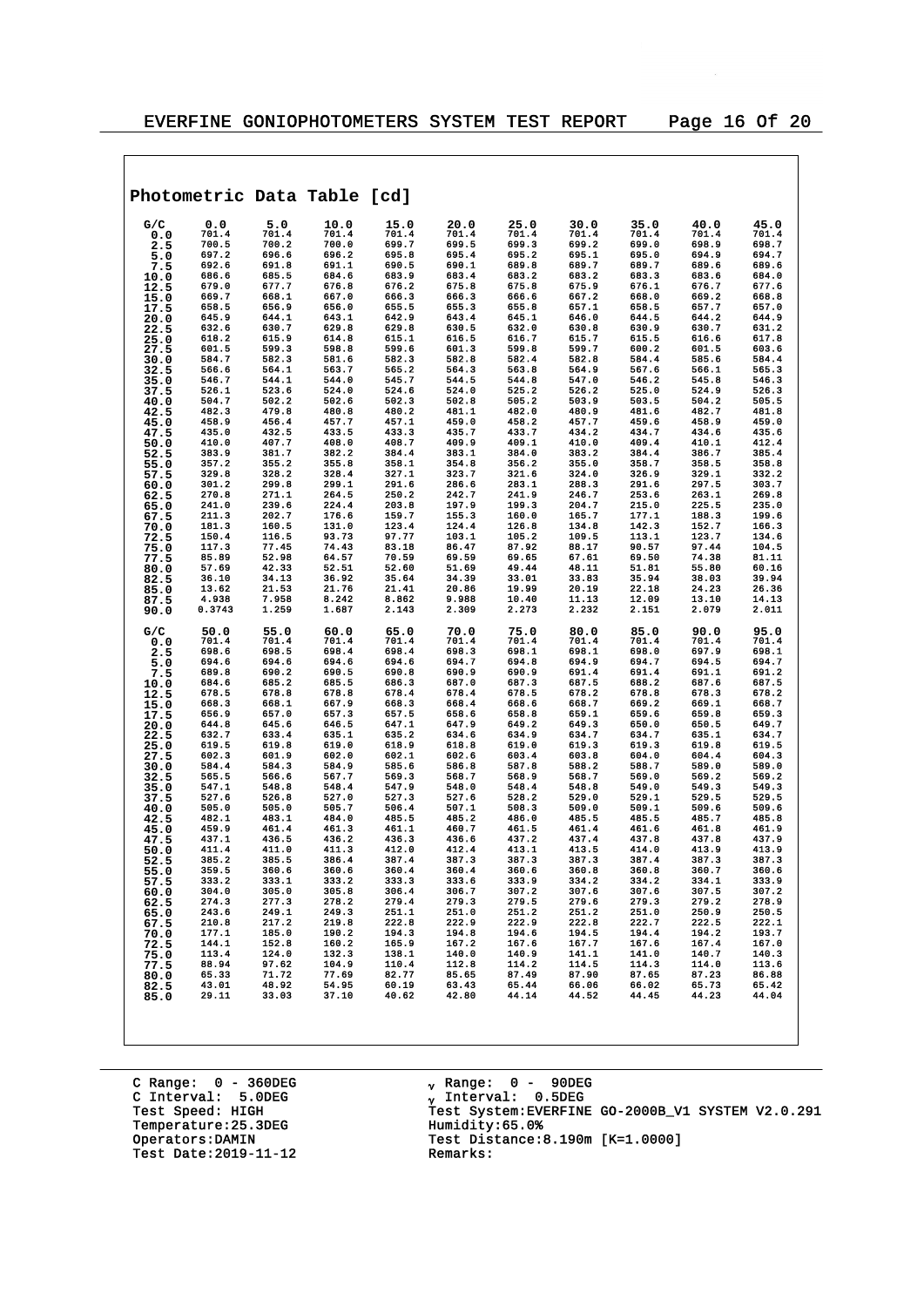|              |                |                | Photometric Data Table [cd] |                |                |                |                |                |                |                |
|--------------|----------------|----------------|-----------------------------|----------------|----------------|----------------|----------------|----------------|----------------|----------------|
| 87.5<br>90.0 | 15.43<br>1.876 | 17.36<br>1.804 | 19.41<br>1.799              | 21.15<br>1.723 | 22.22<br>1.659 | 22.85<br>1.578 | 22.99<br>1.465 | 22.89<br>1.330 | 22.74<br>1.240 | 22.67<br>1.294 |
| G/C          | 100.0<br>701.4 | 105.0<br>701.4 | 110.0<br>701.4              | 115.0<br>701.4 | 120.0<br>701.4 | 125.0<br>701.4 | 130.0<br>701.4 | 135.0<br>701.4 | 140.0<br>701.4 | 145.0<br>701.4 |
| 0.0<br>2.5   | 698.3          | 698.4          | 698.7                       | 698.8          | 698.9          | 699.0          | 699.0          | 699.2          | 699.3          | 699.5          |
| 5.0          | 694.9          | 695.0          | 695.0                       | 695.0          | 695.1          | 695.2          | 695.3          | 695.6          | 695.9          | 696.2          |
| 7.5          | 691.2          | 691.2          | 691.4                       | 691.5          | 691.6          | 691.5          | 691.5          | 691.4          | 691.4          | 691.6          |
| 10.0         | 687.6<br>678.5 | 687.9<br>679.4 | 688.0<br>679.7              | 687.7<br>680.0 | 687.3<br>680.6 | 686.9<br>681.6 | 686.7<br>681.3 | 686.6<br>681.0 | 686.4<br>680.1 | 686.3<br>679.5 |
| 12.5<br>15.0 | 669.2          | 669.7          | 669.8                       | 670.1          | 670.4          | 671.0          | 671.4          | 672.5          | 673.4          | 672.1          |
| 17.5         | 659.9          | 659.8          | 660.1                       | 659.8          | 659.8          | 659.6          | 660.5          | 660.7          | 661.7          | 663.0          |
| 20.0         | 650.2          | 650.0          | 649.8                       | 649.1          | 648.6          | 648.5          | 648.2          | 648.5          | 648.3          | 649.4          |
| 22.5         | 635.5<br>620.1 | 636.2<br>620.6 | 636.4<br>620.4              | 637.1<br>621.0 | 637.6<br>621.0 | 636.4<br>622.0 | 635.7<br>622.6 | 635.0<br>620.7 | 634.3<br>620.5 | 635.2<br>620.4 |
| 25.0<br>27.5 | 604.6          | 604.7          | 604.5                       | 604.5          | 604.0          | 604.0          | 604.3          | 606.4          | 605.7          | 604.3          |
| 30.0         | 589.2          | 588.8          | 588.8                       | 587.5          | 586.1          | 585.4          | 585.8          | 587.2          | 588.4          | 587.9          |
| 32.5         | 569.8<br>549.8 | 569.9<br>549.3 | 570.7<br>549.1              | 570.1<br>548.1 | 568.3<br>547.7 | 567.3<br>548.0 | 566.7<br>547.0 | 566.8<br>546.5 | 568.1<br>546.6 | 570.0<br>548.6 |
| 35.0<br>37.5 | 529.6          | 528.6          | 527.8                       | 526.2          | 525.9          | 525.5          | 526.4          | 525.6          | 525.2          | 525.7          |
| 40.0         | 509.3          | 507.8          | 506.1                       | 504.4          | 503.2          | 502.1          | 502.4          | 502.9          | 502.9          | 502.6          |
| 42.5         | 485.8          | 484.8          | 483.6                       | 482.7          | 480.5          | 478.8          | 478.1          | 478.5          | 479.5          | 478.5          |
| 45.0<br>47.5 | 461.7<br>437.5 | 460.3<br>436.0 | 459.1<br>434.2              | 458.1<br>432.9 | 456.6<br>430.9 | 455.5<br>429.8 | 453.7<br>429.7 | 453.2<br>427.2 | 452.6<br>424.5 | 454.6<br>424.9 |
| 50.0         | 413.3          | 411.9          | 409.5                       | 407.3          | 405.3          | 402.9          | 401.6          | 399.6          | 394.9          | 392.6          |
| 52.5         | 386.9          | 386.1          | 384.1                       | 382.4          | 379.5          | 375.6          | 372.6          | 368.9          | 364.1          | 359.7          |
| 55.0         | 360.1<br>333.4 | 359.2<br>332.4 | 357.3<br>330.7              | 355.7<br>328.8 | 352.6<br>325.5 | 348.0<br>320.3 | 343.3<br>314.0 | 337.8<br>307.0 | 331.0<br>298.7 | 325.8<br>291.5 |
| 57.5<br>60.0 | 306.5          | 305.9          | 304.2                       | 301.8          | 298.4          | 293.0          | 285.7          | 276.8          | 266.6          | 258.6          |
| 62.5         | 278.3          | 278.0          | 276.9                       | 274.8          | 271.6          | 266.1          | 257.5          | 246.6          | 235.4          | 226.4          |
| 65.0         | 249.9          | 249.5          | 248.5                       | 246.9          | 244.1          | 239.1          | 229.4          | 217.0          | 204.9          | 194.8          |
| 67.5<br>70.0 | 221.6<br>193.3 | 221.1<br>192.8 | 220.4<br>192.3              | 219.2<br>191.4 | 216.2<br>188.3 | 210.0<br>181.2 | 200.5<br>171.1 | 188.2<br>158.9 | 175.4<br>146.5 | 164.5<br>136.0 |
| 72.5         | 166.4          | 165.7          | 164.8                       | 163.8          | 160.5          | 152.8          | 142.3          | 130.7          | 119.9          | 110.1          |
| 75.0         | 139.7          | 139.1          | 137.8                       | 136.1          | 132.3          | 124.8          | 114.3          | 103.6          | 94.85          | 87.27          |
| 77.5         | 113.0          | 112.4          | 110.7                       | 108.4          | 104.3          | 97.49          | 88.32          | 79.61          | 72.00          | 65.77          |
| 80.0<br>82.5 | 86.40<br>64.89 | 85.87<br>64.18 | 83.74<br>61.89              | 80.72<br>58.44 | 76.47<br>53.58 | 70.56<br>47.13 | 63.18<br>39.51 | 57.14<br>35.46 | 52.11<br>33.05 | 47.32<br>30.43 |
| 85.0         | 43.72          | 43.26          | 41.71                       | 39.40          | 36.11          | 31.74          | 26.62          | 22.89          | 19.85          | 16.73          |
| 87.5<br>90.0 | 22.55<br>1.389 | 22.36<br>1.461 | 21.59<br>1.506              | 20.45<br>1.560 | 18.80<br>1.560 | 16.60<br>1.587 | 14.03<br>1.601 | 12.18<br>1.601 | 10.66<br>1.614 | 9.081<br>1.614 |
|              |                |                |                             |                |                |                |                |                |                |                |
| G/C<br>0.0   | 150.0<br>701.4 | 155.0<br>701.4 | 160.0<br>701.4              | 165.0<br>701.4 | 170.0<br>701.4 | 175.0<br>701.4 | 180.0<br>701.4 | 185.0<br>701.4 | 190.0<br>701.4 | 195.0<br>701.4 |
| 2.5          | 699.6          | 699.8          | 700.0                       | 700.2          | 700.4          | 700.7          | 700.9          | 700.7          | 700.5          | 700.3          |
| 5.0          | 696.4          | 696.7<br>692.1 | 697.1<br>692.5              | 697.5<br>693.1 | 697.9          | 698.4<br>694.5 | 699.0          | 698.5<br>694.5 | 698.0<br>693.8 | 697.6<br>693.2 |
| 7.5<br>10.0  | 691.8<br>686.4 | 686.5          | 686.7                       | 687.2          | 693.7<br>687.9 | 688.8          | 695.3<br>689.9 | 688.9          | 688.0          | 687.4          |
| 12.5         | 679.7          | 679.6          | 679.5                       | 679.7          | 680.3          | 681.2          | 682.5          | 681.3          | 680.5          | 680.1          |
| 15.0         | 671.2          | 670.8          | 670.6                       | 670.4          | 670.8          | 671.8          | 673.3          | 672.0          | 671.3          | 670.8          |
| 17.5<br>20.0 | 661.5<br>650.5 | 661.0<br>650.0 | 660.3<br>649.1              | 659.9<br>648.7 | 660.4<br>649.0 | 661.5<br>650.2 | 663.2<br>652.1 | 661.8<br>650.3 | 661.0<br>649.4 | 660.8<br>649.1 |
| 22.5         | 636.5          | 638.2          | 636.7                       | 635.4          | 635.3          | 636.3          | 638.2          | 636.5          | 635.7          | 635.9          |
| 25.0         | 621.0          | 622.3          | 622.7                       | 620.9          | 620.8          | 621.8          | 623.9          | 622.0          | 621.2          | 621.6          |
| 27.5         | 604.3<br>586.8 | 605.5<br>587.2 | 607.4<br>589.3              | 605.4<br>589.4 | 604.6<br>587.8 | 605.5<br>588.1 | 607.7<br>590.3 | 605.7<br>588.4 | 605.1<br>588.2 | 606.0<br>589.9 |
| 30.0<br>32.5 | 568.9          | 568.5          | 569.7                       | 571.1          | 569.0          | 568.9          | 570.9          | 569.3          | 569.9          | 571.7          |
| 35.0         | 549.8          | 548.4          | 549.1                       | 551.9          | 549.7          | 549.2          | 551.4          | 549.6          | 550.3          | 552.6          |
| 37.5         | 527.9          | 527.9          | 527.3<br>505.3              | 529.6          | 528.6          | 528.1          | 530.2          | 528.6<br>506.8 | 529.9          | 530.8          |
| 40.0<br>42.5 | 503.8<br>479.2 | 506.4<br>482.1 | 482.2                       | 506.9<br>483.0 | 507.6<br>485.1 | 506.4<br>483.2 | 508.5<br>484.9 | 483.6          | 507.9<br>486.0 | 508.0<br>484.5 |
| 45.0         | 453.1          | 454.7          | 458.3                       | 458.2          | 461.8          | 459.3          | 460.9          | 459.8          | 462.5          | 460.6          |
| 47.5         | 425.3          | 425.3          | 432.4                       | 432.6          | 436.0          | 434.4          | 436.0          | 435.1          | 437.2          | 435.4          |
| 50.0<br>52.5 | 393.5<br>358.2 | 393.9<br>360.2 | 400.6<br>365.6              | 404.8<br>374.2 | 408.7<br>379.6 | 409.3<br>383.2 | 410.7<br>384.0 | 409.7<br>383.5 | 411.1<br>384.1 | 410.2<br>384.3 |
| 55.0         | 322.6          | 323.5          | 328.6                       | 340.1          | 348.1          | 356.3          | 356.7          | 356.7          | 356.9          | 358.1          |
| 57.5         | 286.7          | 286.0          | 290.4                       | 299.2          | 313.0          | 327.9          | 328.5          | 328.9          | 328.6          | 329.3          |
| 60.0         | 250.5          | 249.3          | 248.4                       | 256.9          | 273.0          | 295.6          | 298.8          | 300.1          | 299.4          | 300.2          |
| 62.5<br>65.0 | 217.5<br>185.5 | 211.8<br>177.9 | 209.5<br>174.1              | 214.3<br>174.5 | 228.3<br>183.4 | 258.8<br>217.9 | 268.6<br>237.8 | 269.7<br>238.3 | 269.5<br>239.0 | 269.5<br>239.8 |
| 67.5         | 155.0          | 148.0          | 142.1                       | 140.7          | 145.6          | 173.4          | 206.9          | 207.2          | 207.6          | 208.8          |
| 70.0         | 127.8          | 120.9          | 115.0                       | 112.2          | 113.1          | 129.8          | 176.2          | 176.4          | 177.0          | 177.9          |
| 72.5         | 102.9<br>80.63 | 96.98<br>75.63 | 91.96<br>71.57              | 87.74<br>67.57 | 86.78<br>65.20 | 92.76<br>64.88 | 144.0<br>104.7 | 145.8<br>115.8 | 147.5<br>117.1 | 148.2<br>117.4 |
| 75.0<br>77.5 | 60.88          | 56.76          | 53.12                       | 50.37          | 47.21          | 44.92          | 63.45          | 86.47          | 87.04          | 88.32          |
|              |                |                |                             |                |                |                |                |                |                |                |
|              |                |                |                             |                |                |                |                |                |                |                |

C Range: 0 - 360DEG C Interval: 5.0DEG Temperature: 25.3DEG<br>Operators:DAMIN Test Date:  $2019-11-12$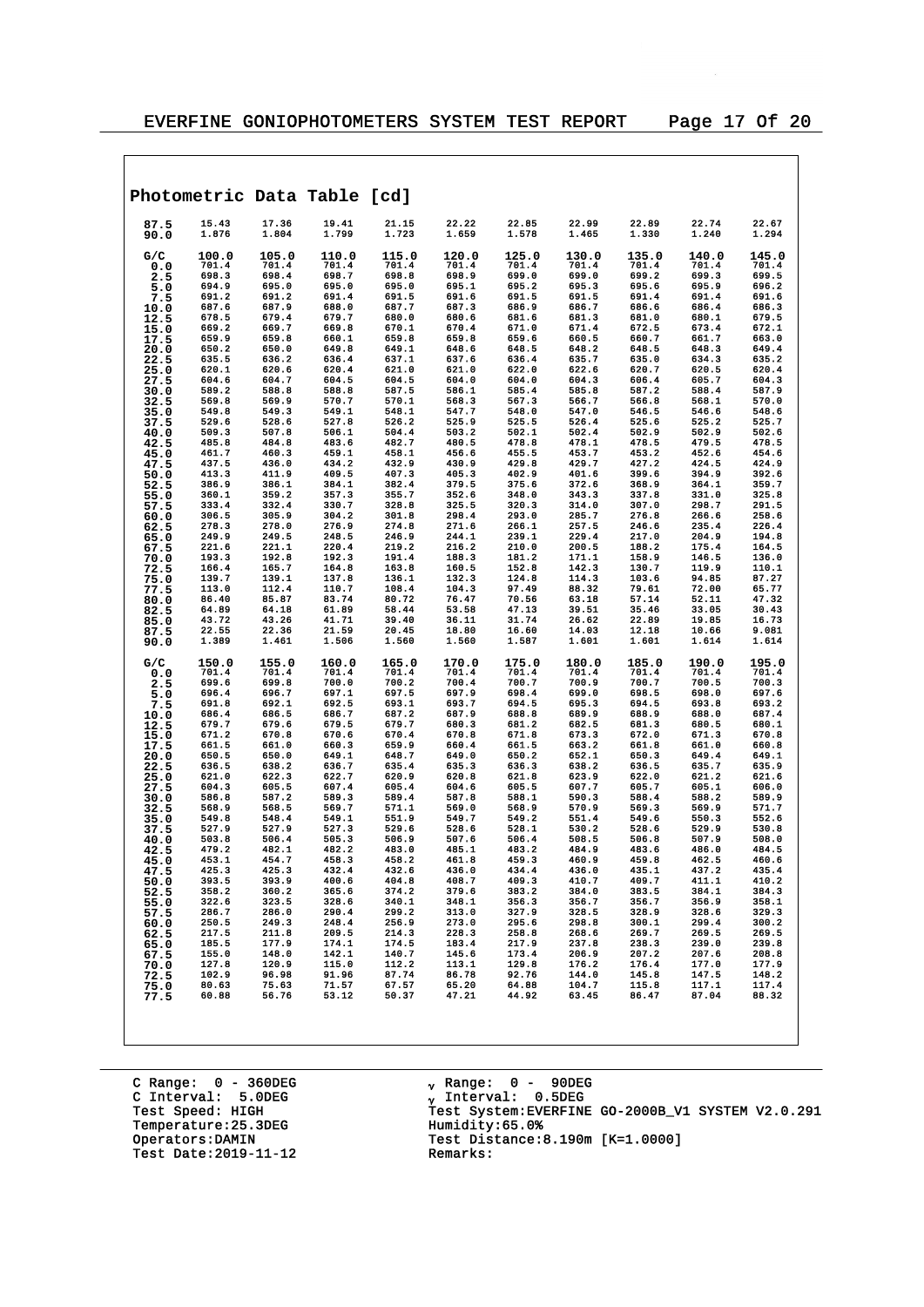|              | Photometric Data Table [cd] |                 |                 |                 |                 |                 |                 |                 |                 |                 |
|--------------|-----------------------------|-----------------|-----------------|-----------------|-----------------|-----------------|-----------------|-----------------|-----------------|-----------------|
| 80.0         | 42.78                       | 40.23           | 37.33           | 35.16           | 33.19           | 31.01           | 29.39           | 60.09           | 59.91           | 59.93           |
| 82.5<br>85.0 | 27.68<br>13.33              | 25.45<br>11.77  | 23.74<br>10.54  | 22.48<br>11.09  | 22.37<br>10.18  | 19.42<br>9.017  | 17.23<br>6.406  | 36.61<br>14.94  | 36.57<br>14.76  | 35.94<br>15.41  |
| 87.5         | 7.341                       | 5.130           | 2.347           | 1.689           | 1.580           | 0.7739          | 0.3044          | 0.7323          | 1.553           | 0.9025          |
| 90.0         | 1.614                       | 1.614           | 1.646           | 1.546           | 1.167           | 0.6486          | 0.2324          | 0.2119          | 0.2255          | 0.2255          |
| G/C<br>0.0   | 200.0<br>701.4              | 205.0<br>701.4  | 210.0<br>701.4  | 215.0<br>701.4  | 220.0<br>701.4  | 225.0<br>701.4  | 230.0<br>701.4  | 235.0<br>701.4  | 240.0<br>701.4  | 245.0<br>701.4  |
| 2.5          | 700.1                       | 699.9           | 699.8           | 699.7           | 699.5           | 699.4           | 699.3           | 699.2           | 699.2           | 699.2           |
| 5.0          | 697.2                       | 696.9           | 696.7           | 696.5           | 696.2           | 696.0           | 695.8           | 695.7           | 695.7           | 695.7           |
| 7.5<br>10.0  | 692.6<br>687.0              | 692.3<br>686.9  | 692.2<br>686.9  | 692.2<br>687.0  | 692.1<br>687.0  | 692.0<br>686.9  | 692.0<br>687.5  | 692.1<br>688.0  | 692.2<br>688.1  | 692.3<br>688.6  |
| 12.5         | 679.9                       | 679.9           | 680.1           | 680.2           | 680.8           | 681.8           | 682.6           | 682.1           | 681.8           | 681.1           |
| 15.0         | 670.8                       | 671.1           | 671.8           | 673.0           | 674.2           | 673.3           | 672.5           | 672.1           | 671.3           | 671.1           |
| 17.5<br>20.0 | 661.2<br>649.7              | 661.9<br>651.2  | 663.2<br>652.4  | 663.7<br>650.7  | 662.4<br>650.1  | 661.9<br>649.3  | 661.3<br>649.5  | 661.0<br>649.6  | 660.9<br>650.2  | 660.5<br>650.4  |
| 22.5         | 637.1                       | 639.0           | 637.4           | 636.7           | 636.5           | 636.4           | 637.0           | 637.9           | 638.5           | 638.4           |
| 25.0         | 623.5                       | 623.3           | 621.9           | 621.6           | 622.1           | 623.0           | 623.9           | 623.7           | 623.0           | 622.6           |
| 27.5<br>30.0 | 608.2<br>590.1              | 606.6<br>588.3  | 605.6<br>588.5  | 605.9<br>589.2  | 607.0<br>590.7  | 608.5<br>589.5  | 607.2<br>589.1  | 606.6<br>589.1  | 606.3<br>589.4  | 606.0<br>589.9  |
| 32.5         | 570.7                       | 569.8           | 570.4           | 572.5           | 570.7           | 570.6           | 570.7           | 571.2           | 572.4           | 573.3           |
| 35.0         | 550.5                       | 550.2           | 551.7           | 551.2           | 550.9           | 550.9           | 552.2           | 553.5           | 552.9           | 552.1           |
| 37.5<br>40.0 | 529.1<br>507.6              | 529.8<br>508.7  | 530.6<br>508.2  | 529.7<br>508.0  | 530.0<br>509.2  | 531.5<br>510.1  | 532.5<br>509.1  | 531.5<br>508.9  | 530.7<br>509.0  | 530.7<br>509.5  |
| 42.5         | 484.4                       | 485.7           | 484.7           | 486.0           | 487.4           | 486.0           | 485.7           | 486.0           | 487.1           | 488.0           |
| 45.0         | 461.4                       | 460.9           | 461.5           | 463.7           | 462.3           | 461.6           | 462.4           | 463.4           | 464.0           | 463.3           |
| 47.5         | 437.0<br>410.9              | 436.2<br>410.9  | 437.4<br>412.7  | 437.6<br>411.3  | 437.1<br>411.8  | 437.4<br>412.8  | 438.9<br>412.3  | 438.2<br>412.2  | 438.3<br>412.9  | 438.3<br>413.3  |
| 50.0<br>52.5 | 384.3                       | 386.0           | 385.2           | 384.9           | 386.4           | 386.1           | 385.8           | 386.8           | 387.6           | 388.3           |
| 55.0         | 357.2                       | 359.1           | 358.2           | 358.9           | 358.9           | 359.1           | 359.7           | 360.8           | 361.1           | 360.9           |
| 57.5         | 330.8<br>302.5              | 330.3<br>301.5  | 330.8<br>302.7  | 331.4<br>302.6  | 331.3<br>304.0  | 332.2<br>305.0  | 333.5<br>304.8  | 333.1<br>304.7  | 333.0<br>305.1  | 333.2<br>305.6  |
| 60.0<br>62.5 | 271.5                       | 272.4           | 272.6           | 273.6           | 276.2           | 275.9           | 276.1           | 276.8           | 277.3           | 278.1           |
| 65.0         | 240.2                       | 241.5           | 242.5           | 244.3           | 246.0           | 246.8           | 247.9           | 248.9           | 249.1           | 249.3           |
| 67.5<br>70.0 | 210.0<br>179.0              | 210.5<br>180.6  | 212.6<br>181.5  | 213.6<br>183.5  | 215.3<br>185.8  | 217.6<br>187.2  | 218.8<br>188.7  | 219.4<br>190.1  | 220.2<br>191.6  | 220.7<br>192.2  |
| 72.5         | 148.9                       | 149.8           | 150.9           | 153.5           | 155.2           | 157.0           | 159.0           | 161.0           | 163.1           | 163.9           |
| 75.0         | 118.9                       | 119.5           | 120.8           | 122.9           | 125.1           | 127.3           | 129.2           | 131.7           | 134.3           | 135.9           |
| 77.5         | 88.01<br>59.99              | 89.51<br>60.68  | 90.44<br>61.24  | 92.84<br>64.64  | 95.54<br>66.35  | 96.98<br>66.90  | 99.05<br>69.05  | 102.3<br>72.99  | 105.6<br>76.92  | 107.9<br>79.92  |
| 80.0<br>82.5 | 35.84                       | 36.07           | 36.94           | 37.88           | 37.73           | 37.21           | 40.42           | 47.52           | 53.35           | 57.46           |
| 85.0         | 15.16                       | 14.75           | 13.96           | 17.17           | 20.09           | 22.86           | 26.80           | 31.59           | 35.54           | 38.34           |
| 87.5<br>90.0 | 2.195<br>0.2887             | 5.041<br>0.2976 | 7.005<br>0.2976 | 8.647<br>0.3021 | 10.12<br>0.3021 | 11.52<br>0.3022 | 13.48<br>0.3022 | 15.89<br>0.3022 | 17.88<br>0.3022 | 19.30<br>0.3067 |
| G/C          | 250.0                       | 255.0           | 260.0           | 265.0           | 270.0           | 275.0           | 280.0           | 285.0           | 290.0           | 295.0           |
| 0.0          | 701.4                       | 701.4           | 701.4           | 701.4           | 701.4           | 701.4           | 701.4           | 701.4           | 701.4           | 701.4           |
| 2.5          | 699.0                       | 698.8           | 698.6           | 698.4           | 698.2           | 698.3           | 698.3           | 698.4           | 698.5           | 698.6           |
| 5.0<br>7.5   | 695.7<br>692.3              | 695.6<br>692.4  | 695.6<br>692.3  | 695.3<br>692.1  | 695.1<br>691.9  | 695.2<br>692.2  | 695.4<br>692.2  | 695.4<br>692.0  | 695.3<br>691.4  | 695.2<br>690.9  |
| 10.0         | 689.0                       | 689.2           | 689.0           | 688.9           | 688.8           | 689.2           | 688.9           | 688.0           | 687.2           | 686.9           |
| 12.5         | 680.7                       | 680.6           | 680.1           | 679.6           | 679.5           | 679.9           | 679.5           | 679.0           | 679.2           | 679.3           |
| 15.0<br>17.5 | 670.9<br>661.0              | 670.8<br>661.0  | 670.7<br>661.2  | 670.2<br>660.8  | 670.2<br>660.8  | 670.3<br>660.7  | 669.8<br>660.2  | 669.6<br>659.8  | 669.3<br>659.1  | 669.1<br>658.7  |
| 20.0         | 650.4                       | 651.2           | 651.5           | 651.4           | 651.5           | 651.2           | 650.9           | 649.7           | 648.8           | 647.7           |
| 22.5         | 637.5                       | 637.2           | 636.8           | 636.4           | 636.4           | 636.1           | 636.2           | 635.6           | 635.5           | 635.5           |
| 25.0<br>27.5 | 622.1<br>606.1              | 621.6<br>606.0  | 621.4<br>606.1  | 621.2<br>605.9  | 621.3<br>606.1  | 620.8<br>605.6  | 620.6<br>605.1  | 619.9<br>604.4  | 619.5<br>603.5  | 619.6<br>603.3  |
| 30.0         | 590.4                       | 590.8           | 590.8           | 590.6           | 591.0           | 590.3           | 589.8           | 588.7           | 587.3           | 586.3           |
| 32.5         | 572.5                       | 572.3           | 571.4           | 570.8           | 571.0           | 570.5           | 570.2           | 570.0           | 569.8           | 570.2           |
| 35.0<br>37.5 | 551.7<br>530.7              | 551.5<br>530.6  | 551.3<br>531.1  | 550.9<br>530.9  | 550.9<br>530.9  | 550.5<br>530.6  | 550.0<br>530.0  | 549.6<br>529.2  | 549.2<br>528.4  | 548.7<br>527.9  |
| 40.0         | 509.6                       | 510.3           | 510.9           | 510.9           | 510.8           | 510.6           | 510.0           | 509.0           | 508.0           | 506.9           |
| 42.5         | 487.5                       | 487.7           | 487.4           | 487.2           | 487.0           | 486.9           | 486.6           | 486.4           | 486.2           | 486.0           |
| 45.0<br>47.5 | 463.1<br>438.6              | 463.3<br>439.1  | 463.3<br>439.2  | 463.3<br>439.4  | 463.2<br>439.4  | 463.0<br>438.9  | 462.6<br>438.7  | 462.0<br>437.7  | 461.5<br>437.1  | 461.4<br>436.6  |
| 50.0         | 413.9                       | 414.6           | 415.1           | 415.6           | 415.5           | 414.9           | 414.7           | 413.7           | 412.8           | 411.9           |
| 52.5         | 388.4                       | 388.4           | 388.5           | 388.7           | 388.7           | 388.1           | 388.3           | 387.9           | 387.6           | 387.0           |
| 55.0<br>57.5 | 360.9<br>333.5              | 361.1<br>334.0  | 361.5<br>334.4  | 361.7<br>334.7  | 361.8<br>334.9  | 361.3<br>334.6  | 361.4<br>334.5  | 360.9<br>334.0  | 360.5<br>333.4  | 359.9<br>332.8  |
| 60.0         | 306.2                       | 307.0           | 307.4           | 307.7           | 308.0           | 307.8           | 307.7           | 307.1           | 306.5           | 305.9           |
| 62.5         | 278.3                       | 278.8           | 279.0           | 279.2           | 279.5           | 279.5           | 279.4           | 279.2           | 279.0           | 279.1           |
| 65.0<br>67.5 | 249.6<br>221.0              | 250.1<br>221.6  | 250.5<br>222.0  | 250.7<br>222.2  | 251.0<br>222.5  | 251.0<br>222.6  | 251.0<br>222.5  | 250.8<br>222.4  | 250.5<br>222.1  | 250.4<br>221.9  |
| 70.0         | 192.6                       | 193.0           | 193.4           | 193.7           | 194.0           | 194.2           | 194.2           | 194.0           | 193.8           | 193.6           |
|              |                             |                 |                 |                 |                 |                 |                 |                 |                 |                 |

C Range: 0 - 360DEG C Interval: 5.0DEG Temperature: 25.3DEG<br>Operators:DAMIN Test Date:  $2019-11-12$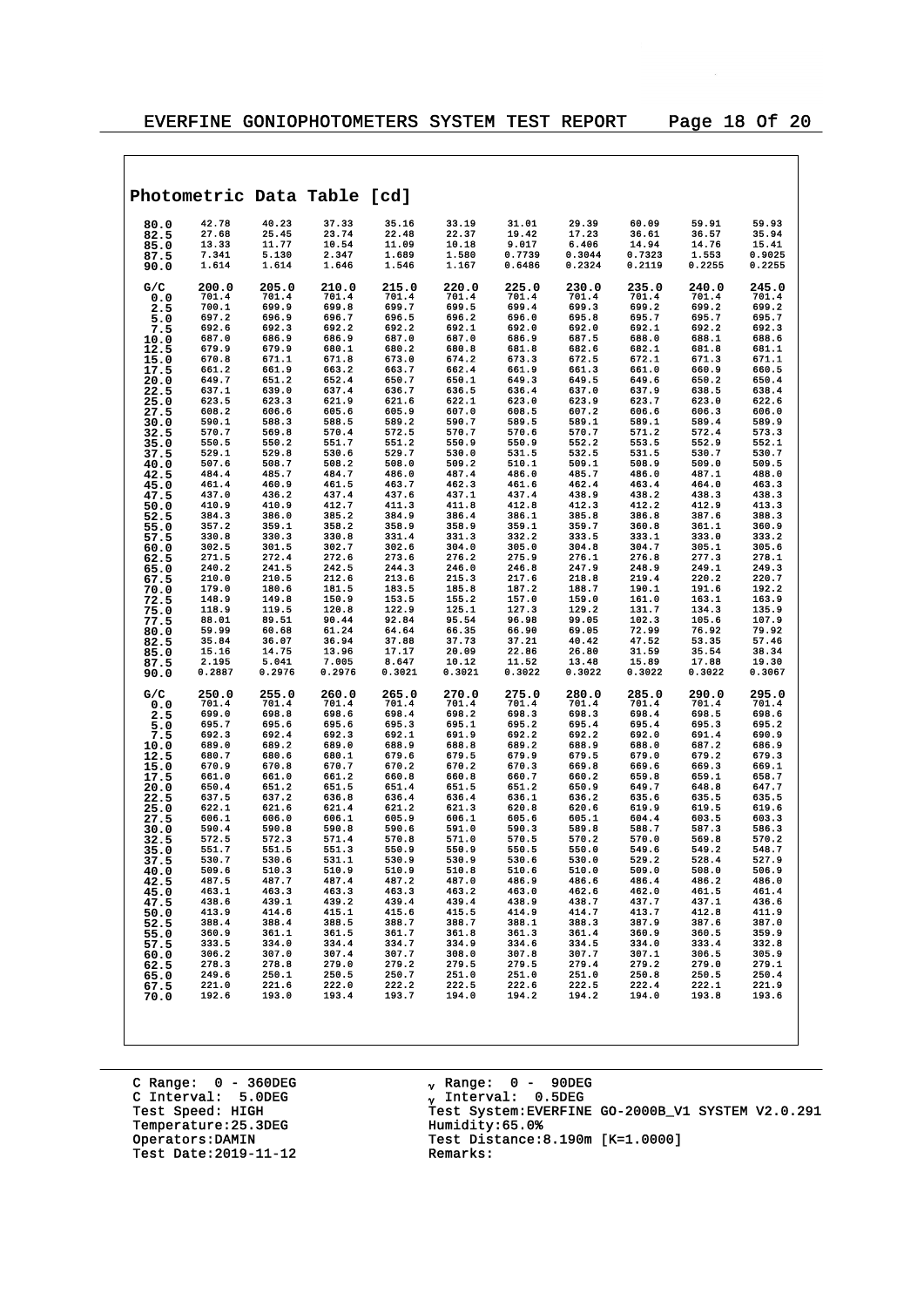$\overline{\phantom{a}}$ 

|                                                                                                                                                                                                                 |                                                                                                                                                                                                                                                 |                                                                                                                                                                                                                                                 | Photometric Data Table [cd]                                                                                                                                                                                                   |                                                                                                                                                                                                                               |                                                                                                                                                                                                                               |                                                                                                                                                                                                                               |                                                                                                                                                                                                                               |                                                                                                                                                                                                                               |                                                                                                                                                                                                                               |                                                                                                                                                                                                                               |
|-----------------------------------------------------------------------------------------------------------------------------------------------------------------------------------------------------------------|-------------------------------------------------------------------------------------------------------------------------------------------------------------------------------------------------------------------------------------------------|-------------------------------------------------------------------------------------------------------------------------------------------------------------------------------------------------------------------------------------------------|-------------------------------------------------------------------------------------------------------------------------------------------------------------------------------------------------------------------------------|-------------------------------------------------------------------------------------------------------------------------------------------------------------------------------------------------------------------------------|-------------------------------------------------------------------------------------------------------------------------------------------------------------------------------------------------------------------------------|-------------------------------------------------------------------------------------------------------------------------------------------------------------------------------------------------------------------------------|-------------------------------------------------------------------------------------------------------------------------------------------------------------------------------------------------------------------------------|-------------------------------------------------------------------------------------------------------------------------------------------------------------------------------------------------------------------------------|-------------------------------------------------------------------------------------------------------------------------------------------------------------------------------------------------------------------------------|-------------------------------------------------------------------------------------------------------------------------------------------------------------------------------------------------------------------------------|
| 72.5<br>75.0<br>77.5<br>80.0<br>82.5                                                                                                                                                                            | 164.8<br>137.4<br>110.0<br>82.66<br>60.72<br>40.54                                                                                                                                                                                              | 165.8<br>138.9<br>112.0<br>85.17<br>63.33<br>42.30                                                                                                                                                                                              | 166.4<br>139.5<br>112.7<br>85.83<br>64.19<br>42.88                                                                                                                                                                            | 166.8<br>140.0<br>113.1<br>86.25<br>64.69<br>43.21                                                                                                                                                                            | 167.2<br>140.3<br>113.5<br>86.63<br>65.03<br>43.43                                                                                                                                                                            | 167.3<br>140.5<br>113.7<br>86.87<br>65.15<br>43.51                                                                                                                                                                            | 167.2<br>140.5<br>113.7<br>86.98<br>65.08<br>43.50                                                                                                                                                                            | 166.8<br>140.1<br>113.3<br>86.54<br>64.42<br>43.05                                                                                                                                                                            | 166.1<br>138.8<br>111.6<br>84.32<br>62.09<br>41.49                                                                                                                                                                            | 165.4<br>137.4<br>109.5<br>81.61<br>58.92<br>39.35                                                                                                                                                                            |
| 85.0<br>87.5<br>90.0                                                                                                                                                                                            | 20.41<br>0.3067                                                                                                                                                                                                                                 | 21.29<br>0.2932                                                                                                                                                                                                                                 | 21.59<br>0.2887                                                                                                                                                                                                               | 21.74<br>0.2616                                                                                                                                                                                                               | 21.83<br>0.2255                                                                                                                                                                                                               | 21.87<br>0.2255                                                                                                                                                                                                               | 21.92<br>0.3423                                                                                                                                                                                                               | 21.71<br>0.3743                                                                                                                                                                                                               | 20.94<br>0.4192                                                                                                                                                                                                               | 19.87<br>0.4284                                                                                                                                                                                                               |
| G/C<br>0.0<br>2.5<br>5.0<br>7.5<br>10.0<br>12.5<br>15.0<br>17.5<br>20.0<br>22.5<br>25.0<br>27.5<br>30.0<br>32.5<br>35.0<br>37.5<br>40.0<br>42.5<br>45.0<br>47.5<br>50.0<br>52.5<br>55.0<br>57.5                 | 300.0<br>701.4<br>698.7<br>694.9<br>690.7<br>686.6<br>679.4<br>669.2<br>658.0<br>647.1<br>636.0<br>619.4<br>602.7<br>585.7<br>568.3<br>549.0<br>527.3<br>505.8<br>484.2<br>461.2<br>436.4<br>411.0<br>385.6<br>359.9<br>332.4                   | 305.0<br>701.4<br>698.7<br>694.7<br>690.6<br>685.7<br>680.4<br>669.1<br>657.8<br>646.3<br>634.0<br>620.5<br>602.6<br>585.0<br>566.8<br>548.9<br>527.1<br>505.1<br>482.8<br>461.1<br>436.2<br>410.9<br>385.0<br>359.8<br>331.8                   | 310.0<br>701.4<br>698.8<br>694.7<br>690.4<br>685.3<br>679.4<br>669.4<br>657.6<br>645.4<br>633.3<br>619.9<br>603.0<br>584.4<br>566.1<br>547.2<br>527.5<br>504.7<br>482.4<br>459.7<br>436.7<br>410.5<br>384.4<br>358.3<br>332.3 | 315.0<br>701.4<br>699.0<br>694.8<br>690.1<br>685.2<br>678.8<br>669.6<br>657.7<br>645.4<br>631.7<br>618.3<br>603.5<br>584.9<br>565.6<br>545.7<br>526.4<br>505.5<br>481.6<br>458.4<br>434.9<br>411.1<br>384.6<br>357.6<br>331.2 | 320.0<br>701.4<br>699.1<br>695.0<br>689.9<br>684.3<br>677.7<br>669.8<br>658.4<br>644.7<br>631.2<br>616.8<br>602.1<br>586.0<br>565.8<br>546.0<br>524.8<br>504.1<br>482.6<br>457.8<br>433.8<br>409.4<br>385.3<br>358.1<br>330.4 | 325.0<br>701.4<br>699.3<br>695.1<br>689.9<br>683.9<br>676.8<br>668.7<br>658.9<br>645.2<br>631.0<br>616.1<br>600.6<br>584.1<br>567.7<br>545.7<br>524.9<br>503.2<br>480.9<br>459.0<br>433.6<br>408.7<br>383.3<br>358.0<br>330.5 | 330.0<br>701.4<br>699.3<br>695.2<br>690.1<br>683.8<br>676.4<br>667.9<br>657.3<br>646.1<br>631.6<br>616.2<br>599.6<br>582.9<br>564.6<br>546.8<br>526.1<br>503.4<br>480.4<br>457.0<br>433.7<br>409.0<br>382.7<br>356.1<br>329.9 | 335.0<br>701.4<br>699.4<br>695.4<br>690.3<br>683.8<br>676.1<br>667.0<br>656.4<br>645.1<br>632.5<br>616.9<br>600.0<br>581.9<br>563.8<br>544.5<br>525.0<br>504.5<br>481.8<br>457.5<br>432.7<br>407.8<br>382.5<br>356.5<br>328.1 | 340.0<br>701.4<br>699.6<br>695.6<br>690.6<br>683.9<br>676.1<br>666.5<br>655.7<br>644.1<br>631.0<br>616.5<br>601.4<br>583.4<br>563.8<br>544.3<br>523.4<br>502.5<br>480.6<br>458.1<br>434.5<br>408.3<br>382.1<br>355.1<br>328.2 | 345.0<br>701.4<br>699.8<br>695.9<br>690.8<br>684.2<br>676.4<br>666.5<br>655.6<br>643.4<br>630.0<br>615.0<br>599.3<br>582.6<br>564.5<br>545.4<br>523.9<br>501.9<br>479.3<br>455.9<br>432.1<br>407.7<br>382.9<br>357.2<br>328.5 |
| 60.0<br>62.5<br>65.0<br>67.5<br>70.0<br>72.5<br>75.0<br>77.5<br>80.0<br>82.5<br>85.0<br>87.5<br>90.0                                                                                                            | 304.6<br>276.9<br>248.9<br>220.5<br>192.2<br>164.0<br>135.5<br>107.0<br>78.58<br>54.89<br>36.62<br>18.49<br>0.4375                                                                                                                              | 304.1<br>276.3<br>248.6<br>219.7<br>190.9<br>162.2<br>133.0<br>103.8<br>74.77<br>49.32<br>32.86<br>16.60<br>0.4374                                                                                                                              | 303.8<br>275.5<br>247.5<br>218.7<br>189.4<br>160.0<br>130.9<br>101.3<br>71.67<br>43.35<br>28.83<br>14.57<br>0.4374                                                                                                            | 303.9<br>275.0<br>246.2<br>217.7<br>187.9<br>158.3<br>129.1<br>99.33<br>69.56<br>40.09<br>24.90<br>12.60<br>0.4419                                                                                                            | 303.0<br>274.8<br>245.3<br>215.9<br>186.6<br>156.5<br>126.7<br>97.29<br>68.42<br>40.22<br>22.19<br>11.25<br>0.4285                                                                                                            | 301.9<br>273.5<br>244.7<br>214.4<br>184.7<br>155.2<br>124.8<br>94.99<br>67.17<br>40.74<br>19.83<br>10.05<br>0.4104                                                                                                            | 302.6<br>272.5<br>243.1<br>214.1<br>183.3<br>153.8<br>124.1<br>93.89<br>65.07<br>40.71<br>17.57<br>8.909<br>0.4059                                                                                                            | 300.6<br>271.7<br>241.6<br>211.8<br>182.5<br>152.5<br>122.8<br>93.44<br>64.93<br>40.49<br>19.71<br>8.159<br>0.3924                                                                                                            | 300.1<br>270.2<br>240.6<br>211.5<br>181.2<br>151.1<br>121.4<br>92.60<br>65.58<br>40.84<br>21.39<br>7.541<br>0.3878                                                                                                            | 299.6<br>269.9<br>240.5<br>210.6<br>180.3<br>151.5<br>121.4<br>92.29<br>65.65<br>42.23<br>21.59<br>6.343<br>0.3878                                                                                                            |
| G/C<br>0.0<br>2.5<br>5.0<br>7.5<br>10.0<br>12.5<br>15.0<br>17.5<br>20.0<br>22.5<br>25.0<br>27.5<br>30.0<br>32.5<br>35.0<br>37.5<br>40.0<br>42.5<br>45.0<br>47.5<br>50.0<br>52.5<br>55.0<br>57.5<br>60.0<br>62.5 | 350.0<br>701.4<br>700.0<br>696.3<br>691.3<br>684.8<br>676.9<br>667.0<br>656.0<br>643.3<br>629.8<br>614.9<br>598.5<br>581.5<br>563.4<br>543.8<br>523.9<br>502.3<br>480.4<br>457.9<br>432.9<br>407.5<br>381.5<br>354.3<br>327.1<br>299.2<br>270.1 | 355.0<br>701.4<br>700.2<br>696.7<br>691.9<br>685.6<br>677.8<br>668.2<br>656.9<br>644.2<br>630.7<br>616.0<br>599.3<br>582.2<br>564.0<br>544.1<br>523.5<br>501.9<br>479.6<br>456.0<br>432.1<br>407.0<br>380.9<br>354.9<br>327.5<br>298.7<br>270.5 |                                                                                                                                                                                                                               |                                                                                                                                                                                                                               |                                                                                                                                                                                                                               |                                                                                                                                                                                                                               |                                                                                                                                                                                                                               |                                                                                                                                                                                                                               |                                                                                                                                                                                                                               |                                                                                                                                                                                                                               |

C Range: 0 - 360DEG C Interval: 5.0DEG Test Speed: HIGH<br>Temperature:25.3DEG<br>Operators:DAMIN Test Date:  $2019-11-12$